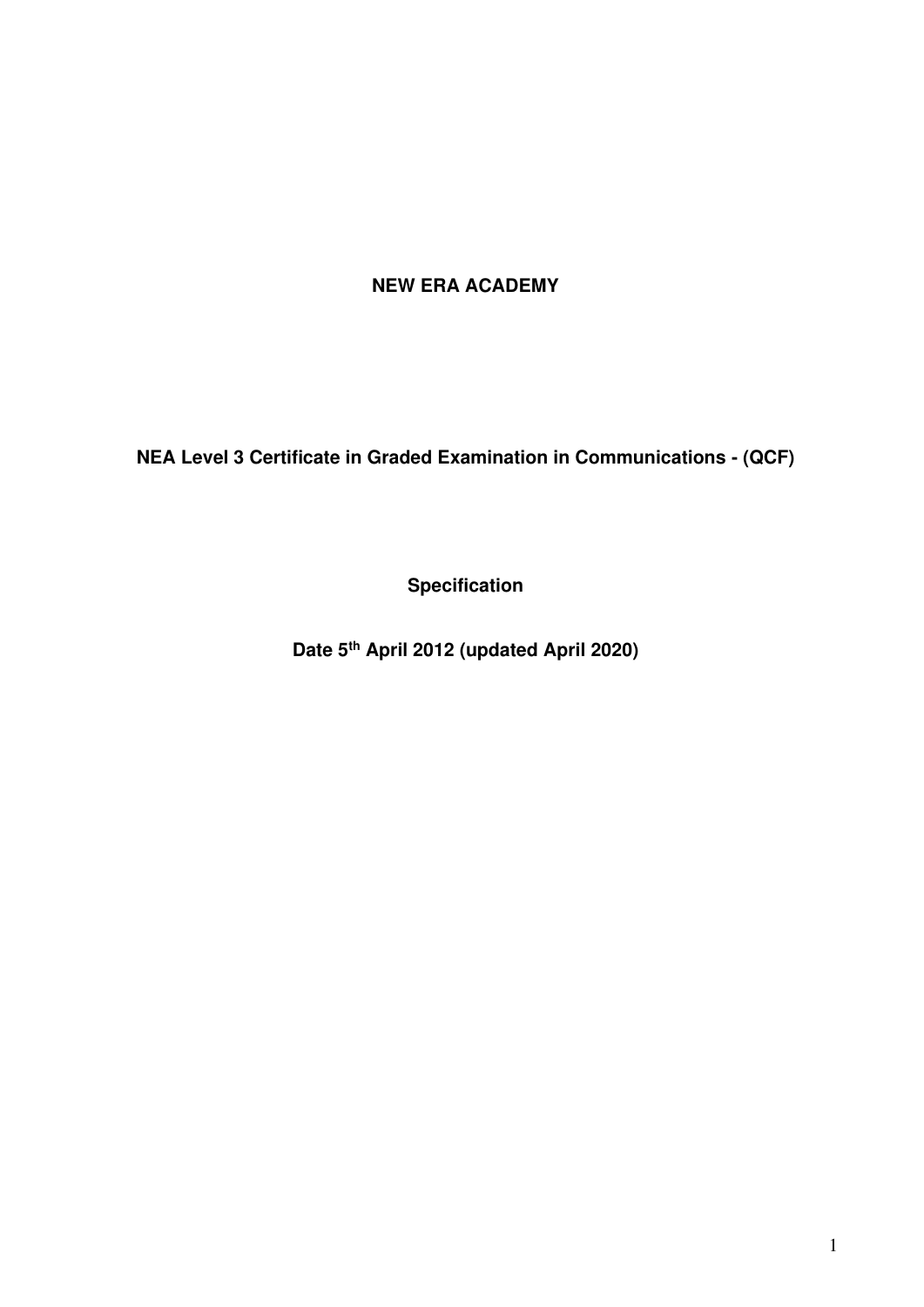# **CONTENTS**

| <b>SECTION A: QUALIFICATION SUMMARY</b>                                                                                                                                                     | 4           |
|---------------------------------------------------------------------------------------------------------------------------------------------------------------------------------------------|-------------|
| A.1 Aims and broad objectives                                                                                                                                                               | 4           |
| <b>A.2 Progression</b>                                                                                                                                                                      | 5           |
| <b>A.3 Qualification Structure</b>                                                                                                                                                          | 5           |
| <b>SECTION B: ASSESSMENT INFORMATION</b>                                                                                                                                                    | 5           |
| <b>B.1 Assessment Methodology</b>                                                                                                                                                           | 5           |
| <b>B.2 Expectations of Knowledge, Skills and Understanding</b>                                                                                                                              | 6           |
| <b>B.3 Quality Assurance</b>                                                                                                                                                                | 6           |
| <b>SECTION C: CANDIDATE ACCESS AND REGISTRATION</b><br><b>SECTION D: COMPLAINTS AND APPEALS</b><br><b>SECTION E: EQUAL OPPORTUNITIES POLICY</b><br><b>SECTION F: CONTACTS &amp; SUPPORT</b> | 6<br>6<br>6 |
| <b>APPENDIX 1: UNIT SPECIFICATIONS BY GRADE</b>                                                                                                                                             | 8           |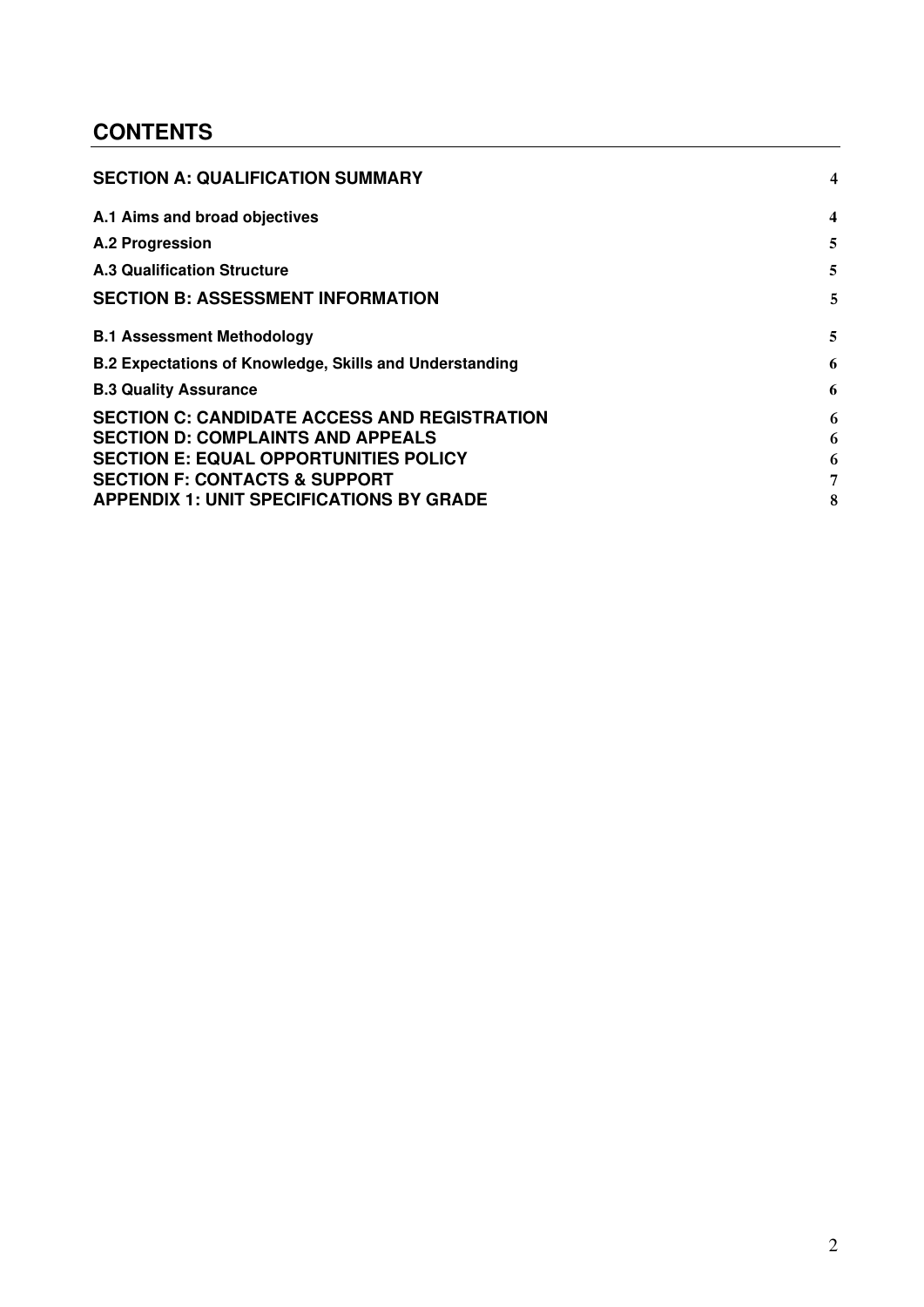| <b>Specification at a Glance</b>            |                       |                     |               |            |            |  |
|---------------------------------------------|-----------------------|---------------------|---------------|------------|------------|--|
| <b>Qualification Titles</b>                 | Total no.<br>of units | <b>QCF</b><br>level | <b>Credit</b> | <b>GLH</b> | <b>TQT</b> |  |
| Speech & Drama - Grade 6                    | 1                     | 3                   | 14            | 27         | 140        |  |
| Public Speaking - Grade 6                   | 1                     | 3                   | 14            | 27         | 140        |  |
| Reading for Performance - Grade 6           | 1                     | 3                   | 14            | 27         | 140        |  |
| Spoken English - Grade 6                    | 1                     | 3                   | 14            | 27         | 140        |  |
| Interview Technique - Grade 6               | 1                     | 3                   | 14            | 27         | 140        |  |
| English as an Additional Language - Grade 6 | 1                     | 3                   | 14            | 27         | 140        |  |
| Speech & Drama - Grade 7                    | 1                     | 3                   | 18            | 30         | 180        |  |
| Public Speaking - Grade 7                   | 1                     | 3                   | 18            | 30         | 180        |  |
| Reading for Performance - Grade 7           | 1                     | 3                   | 18            | 30         | 180        |  |
| Spoken English - Grade 7                    | 1                     | 3                   | 18            | 30         | 180        |  |
| Interview Technique - Grade 7               | 1                     | 3                   | 18            | 30         | 180        |  |
| English as an Additional Language - Grade 7 | 1                     | 3                   | 18            | 30         | 180        |  |
| Speech & Drama - Grade 8                    | 1                     | 3                   | 24            | 40         | 240        |  |
| Public Speaking - Grade 8                   | 1                     | 3                   | 24            | 40         | 240        |  |
| Reading for Performance - Grade 8           | 1                     | 3                   | 24            | 40         | 240        |  |
| Spoken English - Grade 8                    | 1                     | $3\phantom{a}$      | 24            | 40         | 240        |  |
| Interview Technique - Grade 8               | 1                     | 3                   | 24            | 40         | 240        |  |
| English as an Additional Language - Grade 8 | 1                     | $3\phantom{a}$      | 24            | 40         | 240        |  |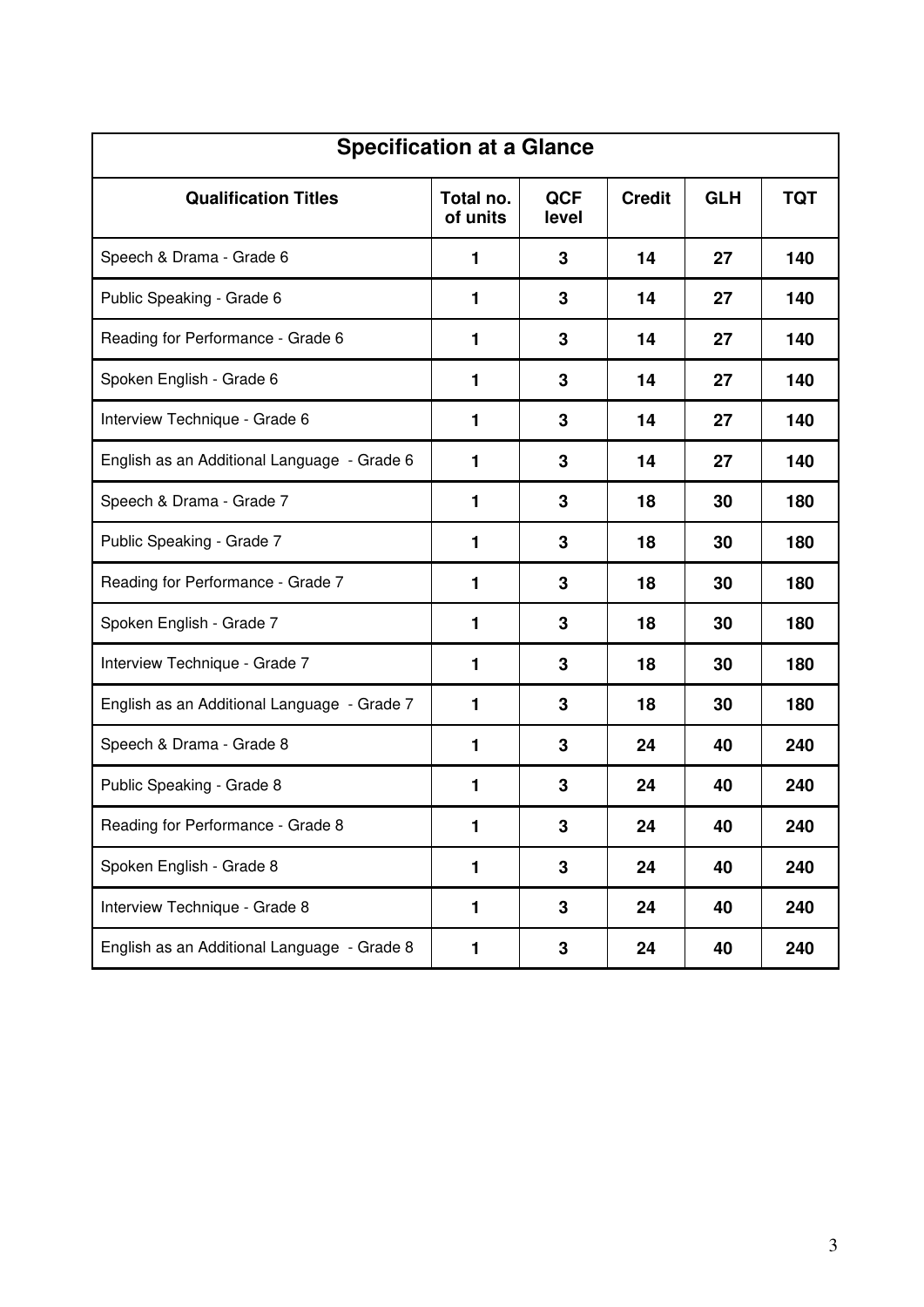| <b>Assessment</b>          |                                                                                                                                                                                                                                                                                                                               |  |  |  |  |  |  |
|----------------------------|-------------------------------------------------------------------------------------------------------------------------------------------------------------------------------------------------------------------------------------------------------------------------------------------------------------------------------|--|--|--|--|--|--|
| Form of assessment         | All assessment is by external assessment. Learners should register<br>through their teacher or (qualification discipline) school for assessment<br>which will be carried out by an NEA examiner.                                                                                                                              |  |  |  |  |  |  |
| <b>Examination Format</b>  | The examination (unit) specifications contain the title, learning<br>outcomes (what has to be learnt) and assessment requirements<br>(evidence on which the candidate is assessed). (See Appendix 1)                                                                                                                          |  |  |  |  |  |  |
| <b>Bands of Assessment</b> | There are three bands of attainment, pass, merit or distinction.                                                                                                                                                                                                                                                              |  |  |  |  |  |  |
| <b>Quality Assurance</b>   | Quality Assurance ensures that all assessments are carried out to the<br>same standard by external assessment of learners' work. A team of<br>external examiners is appointed, trained and standardised by NEA and<br>the qualifications conform to the normal quality assurance procedures<br>and processes operated by NEA. |  |  |  |  |  |  |

#### <span id="page-3-0"></span>**SECTION A: Qualification Summary**

Welcome to the NEA specification for: NEA Level 3 Certificate in Graded Examination in Communications - (QCF)

This specification is designed to give teachers and learners practical information on the NEA Level 3 Certificate in Graded Examinations in Communications - (QCF) run by NEA

If you have any general queries about these qualifications or any other NEA qualifications, then please do not hesitate to call us on 01903 246790 or email us at exams@neweraacademy.co.uk

#### <span id="page-3-1"></span>**A.1 Aims and broad objectives**

The aim of the NEA Level 3 Certificate in Graded Examination in Communications- (QCF) is to provide learners with the opportunity to obtain recognised qualifications in:

Speech & Drama Public Speaking Reading Interview Technique Spoken English English as an Additional Language

The qualifications also aim to encourage personal self-confidence and group awareness, and develop a general appreciation of communication skills in various disciplines.

The purpose of NEA's Level 3 Certificate in Graded Examination in Communications - (QCF) is to motivate and encourage learners of all ages and levels through a system of progressive mastery and to provide a form of training that develops and enhances skills, knowledge and understanding in a safe and consistent way. The qualifications are not only beneficial to those studying communication skills as a recreational pursuit but could also prepare learners for further learning by helping them to develop their skills enabling them to progress to the next level.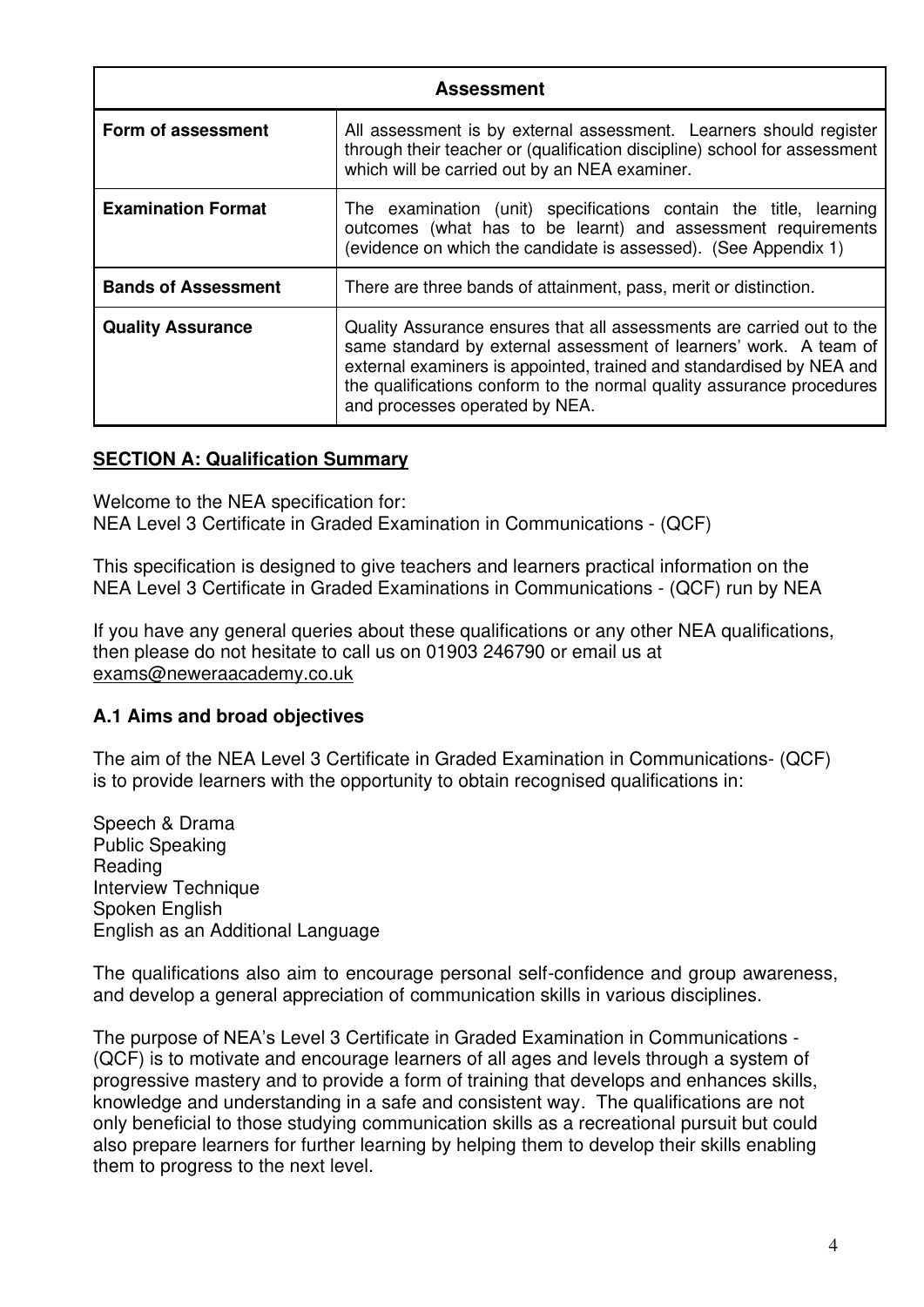These qualifications are suitable for learners in the pre-16, age groups.

The broad objectives are:

- To focus delivery and assessment on NEA's Level 3 Certificate in Graded Examination in Communications - (QCF)
- To embrace the guidance for communication skills of the Creative and Cultural Sector Skills Council (CC Skills).

## <span id="page-4-0"></span>**A.2 Progression**

The NEA Level 3 Certificates in Graded Examination in Communications provide a progression to teaching diplomas and also into industry and business. It can be argued that NEA Level 3 Certificates in Graded Examination in Communications - (QCF) by themselves are not strictly speaking 'vocational' in that they are not absolutely essential for entry into Speech & Drama. However, they remain a positive means of determining progress and enable learners to learn the necessary techniques to gain entry to FE and HE courses. NEA Level 3 Certificates in Graded Examination in Communications - (QCF) operate according to a well established methodology of 'progressive mastery'. They allow learners to be tested in discrete stages in the development of a wide range of skills. They tend to be more rigorous than other types of exams and for that reason industry is confident that achievement at the highest level gained by learners of NEA Level 3 Certificates in Graded Examination in Communications - (QCF) will have the skills necessary to perform or work in other areas of the business.

## <span id="page-4-1"></span>**A.3 Qualification Structure**

A NEA Level 3 Certificate in Graded Examination in Communications - (QCF) consists of pre-prepared elements, all of which are performance based. They are single unit qualifications in which learners are asked to undertake performance based assessment as specified in the relevant syllabus. The unit specifications for each grade can be found in Appendix 1 below. For more information on qualification structure and content in a particular discipline please contact us for a copy of the relevant syllabus at **01903 246790 or [exams@neweraacademy.co.uk](mailto:exams@neweraacademy.co.uk)**

The qualifications have 27,30 and 40 Guided Learning Hours (GLH). This is also specified in the unit template at Appendix 1.

## <span id="page-4-2"></span>**SECTION B: Assessment Information**

### <span id="page-4-3"></span>**B.1 Assessment Methodology**

The underlying philosophy for assessment is that learners should receive credit for positive achievement, and that all should be encouraged to reach their fullest potential.

All assessment of these qualifications is external and is undertaken by NEA Examiners. Please see **[www.neweraacademy.co.uk](http://www.neweraacademy.co.uk/)** for more detail about how NEA marks and grades its qualifications.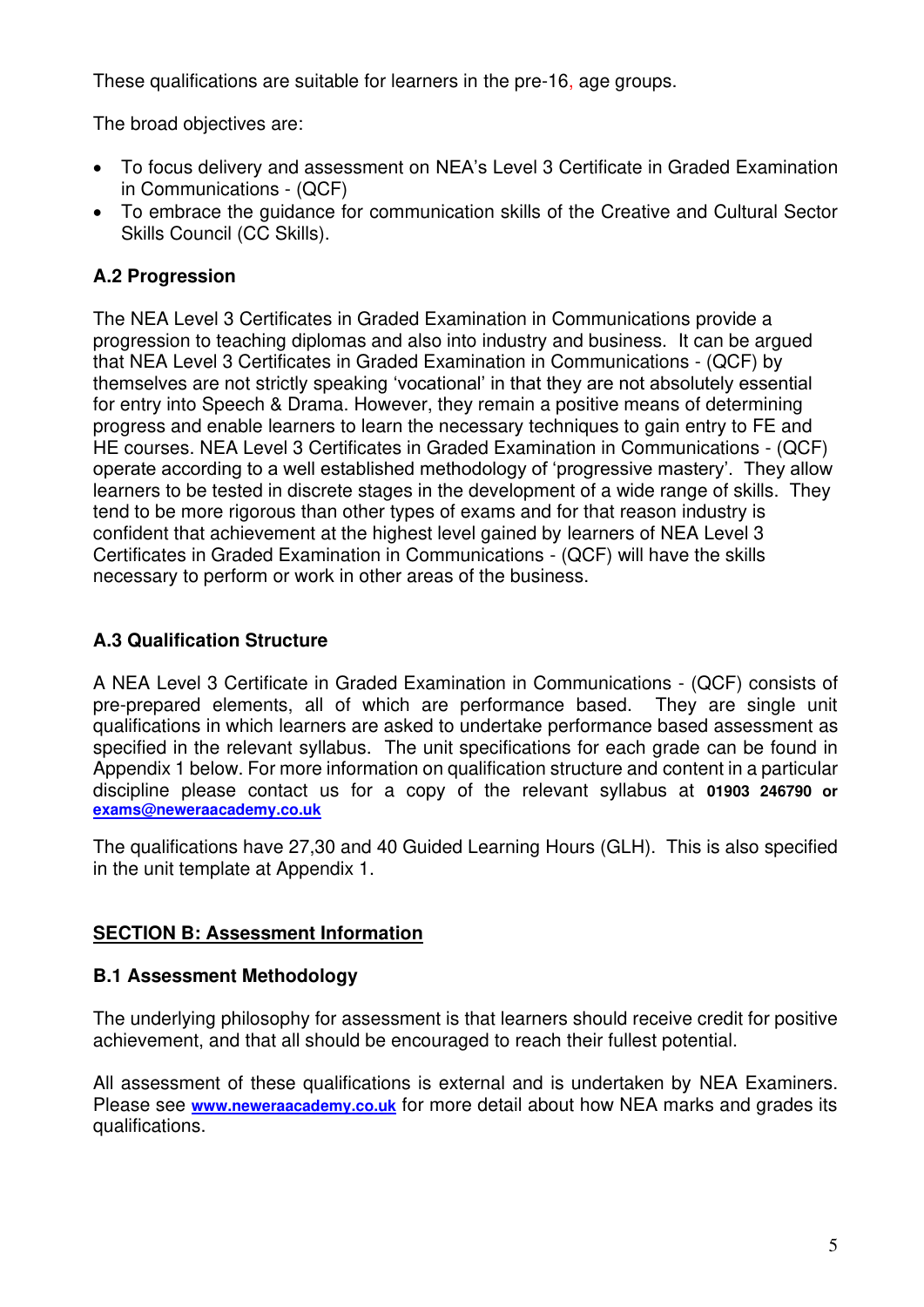### <span id="page-5-0"></span>**B.2 Expectations of Knowledge, Skills and Understanding**

The Grade Examination system is one based on the principle of 'progressive mastery': each step in the exam chain demonstrates learning, progression and skills in incremental steps. Successful learning is characterised by a mastery of the fundamentals of the skills demanded in each grade. Learners will be able to complete a set of communication skills sequences (the complexity and variety of which are determined by which qualification is being attempted), which allow them to demonstrate discipline-specific artistic appreciation. These technical and performance skills set a firm platform for further technical and artistic development by the learner.

### <span id="page-5-1"></span>**B.3 Quality Assurance**

All NEA Level 3 Certificates in Graded Examination in Communications – (QCF) are standardised according to the processes and procedures laid down by NEA.

### <span id="page-5-2"></span>**SECTION C: Candidate Access and Registration**

The qualifications will:

- be available to everyone who is capable of reaching the required standards
- be free from any barriers that restrict access and progression
- offer equal opportunities for all wishing to access the qualifications

There are no prerequisites for other qualifications to be completed, and no specified prior knowledge, skills or understanding required prior to taking a NEA Level 3 Certificate in Graded Examination in Communications - (QCF). It is expected, however, that for successful learning, the skills demanded in each grade are likely to be mastered before progressing to the next grade.

Please email **[exams@neweraacademy.co.uk](mailto:exams@neweraacademy.co.uk)** for details about registering learners for NEA examinations.

#### <span id="page-5-3"></span>**SECTION D: Complaints and Appeals**

Please see **[www.neweraacademy.co.uk](http://www.neweraacademy.co.uk/)** for details about how we operate our complaints and appeals procedures.

#### <span id="page-5-4"></span>**SECTION E: Equal Opportunities Policy**

NEA is committed to a comprehensive policy of equal opportunities in the management of its qualifications in which individuals are selected and treated on the basis of their relevant merits and abilities without regard to race, religion, colour, sex, age, national origin, disability or sexual orientation, and are given equal opportunities within the company. The aim of this policy is to ensure that no candidate entering an examination receives less favourable treatment on grounds not relevant to good candidate practice.

Our equal opportunities policy can be found **[www.neweraacademy.co.uk](http://www.neweraacademy.co.uk/)**.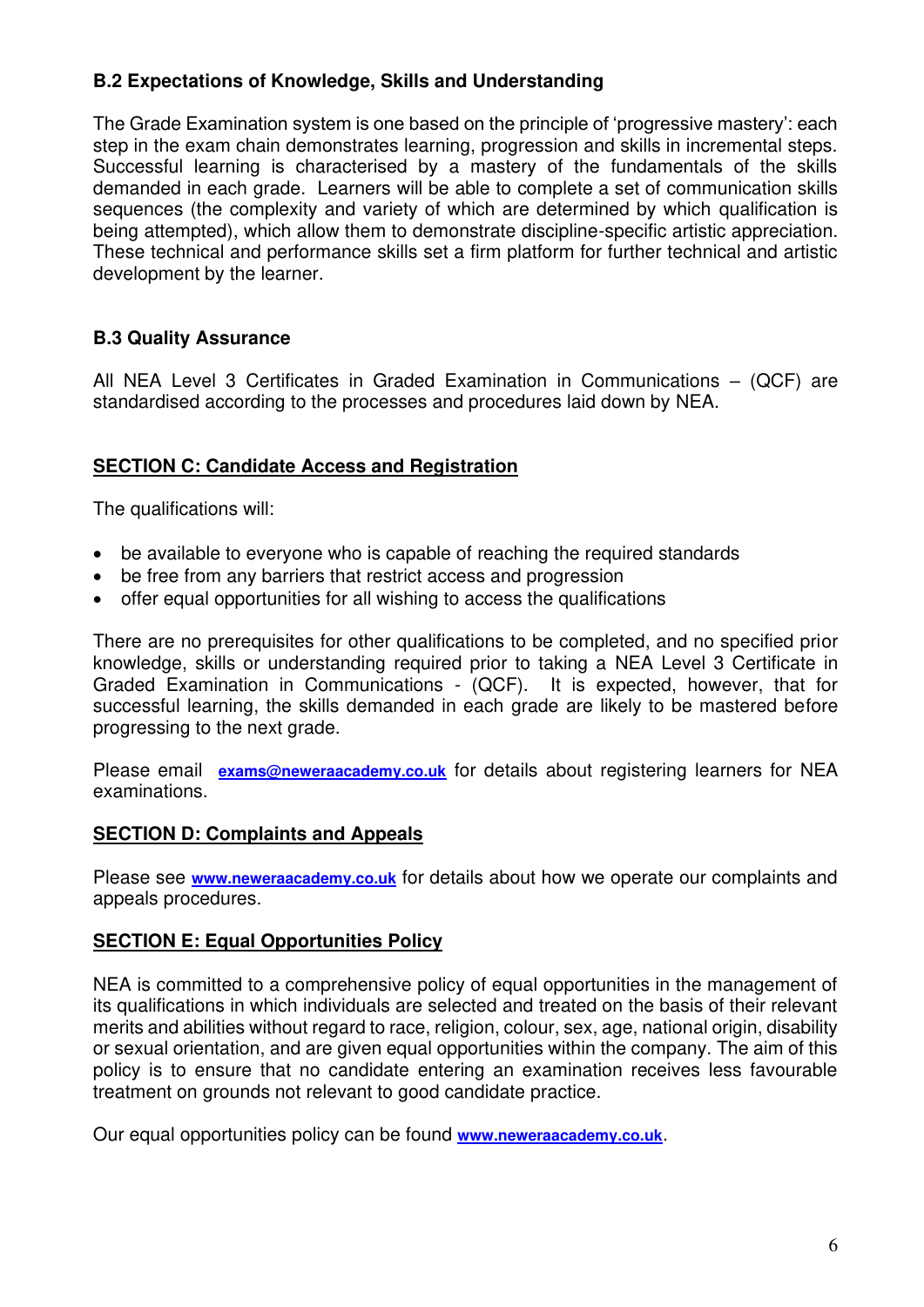## <span id="page-6-0"></span>**SECTION F: Contacts & Support**

**New Era Academy (Speech and Drama) 2, Aglaia Road Worthing West Sussex BN11 5SN** 

**Telephone Number: 01903 246790 Fax: 01903 244187** 

**Email: [exams@neweraacademy.co.uk](mailto:exams@neweraacademy.co.uk)** 

**Website: [www.neweraacademy.co.uk](http://www.neweraacademy.co.uk/)**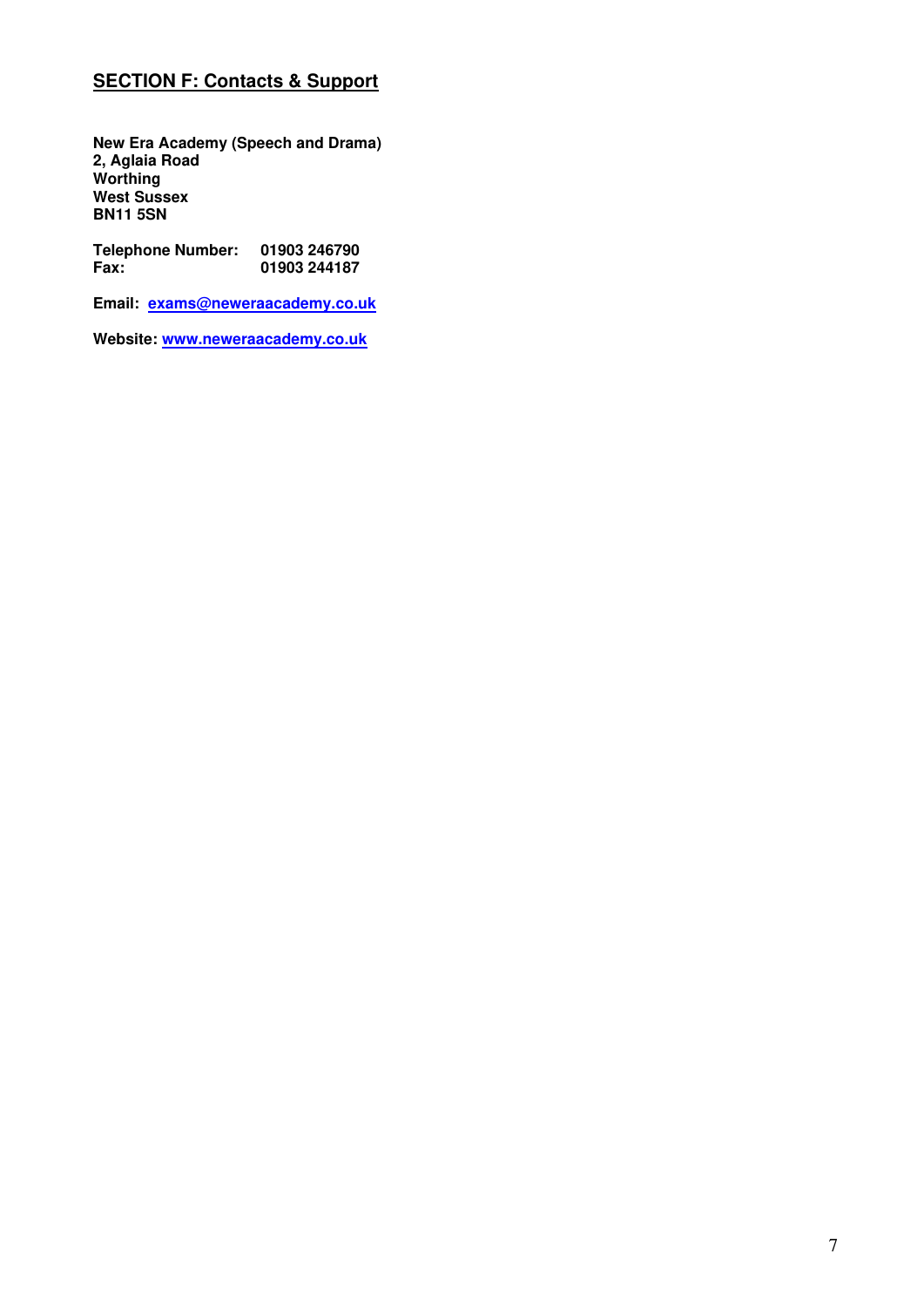## <span id="page-7-0"></span>**Appendix 1: Unit Specifications by Grade**

Unit specifications are divided into learning outcomes and assessment requirements:

- Learning Outcome a statement of what has been learnt as a result of the successful completion of the assessment requirements
- Assessment Requirements the evidence upon which the candidate is assessed
- **Technique**
- The Technical skills required in the preparation and performance of the selection. This includes vocal technique, stagecraft and teamwork where appropriate.
- **Interpretation**
- The artistic realisation of the selection presented demonstrating appropriate qualities required for performance. This includes the appreciation of and the thought process in achieving the writer's intention.
- **Communication**
- To demonstrate the ability to share mentally, vocally and physically in performance and discussion to an appropriate standard
- **Discussion**
- To convey the knowledge required for the level and to be able to participate in an exchange of ideas to an appropriate standard.

## **Pass:**

Learners must:

- adequately achieve the learner outcomes
- perform their selections
- demonstrate satisfactory preparation
- show a basic background knowledge of all selections
- show a basic understanding of any theory set

### **Merit:**

Learners must:

- adequately achieve the learner outcomes
- show preparation has been thorough
- demonstrate their work clearly, expressively and enthusiastically
- demonstrate good attention to detail
- show a good background knowledge of all selections
- show a good understanding of any theory set

#### **Distinction:**

Learners must:

- adequately achieve the learner outcomes
- demonstrate work is of a really high standard
- fully meet the requirements of the syllabus
- present work that is artistic, well communicated, technically correct and altogether excellent
- show an excellent background knowledge of all selections
- show an excellent background knowledge of any theory set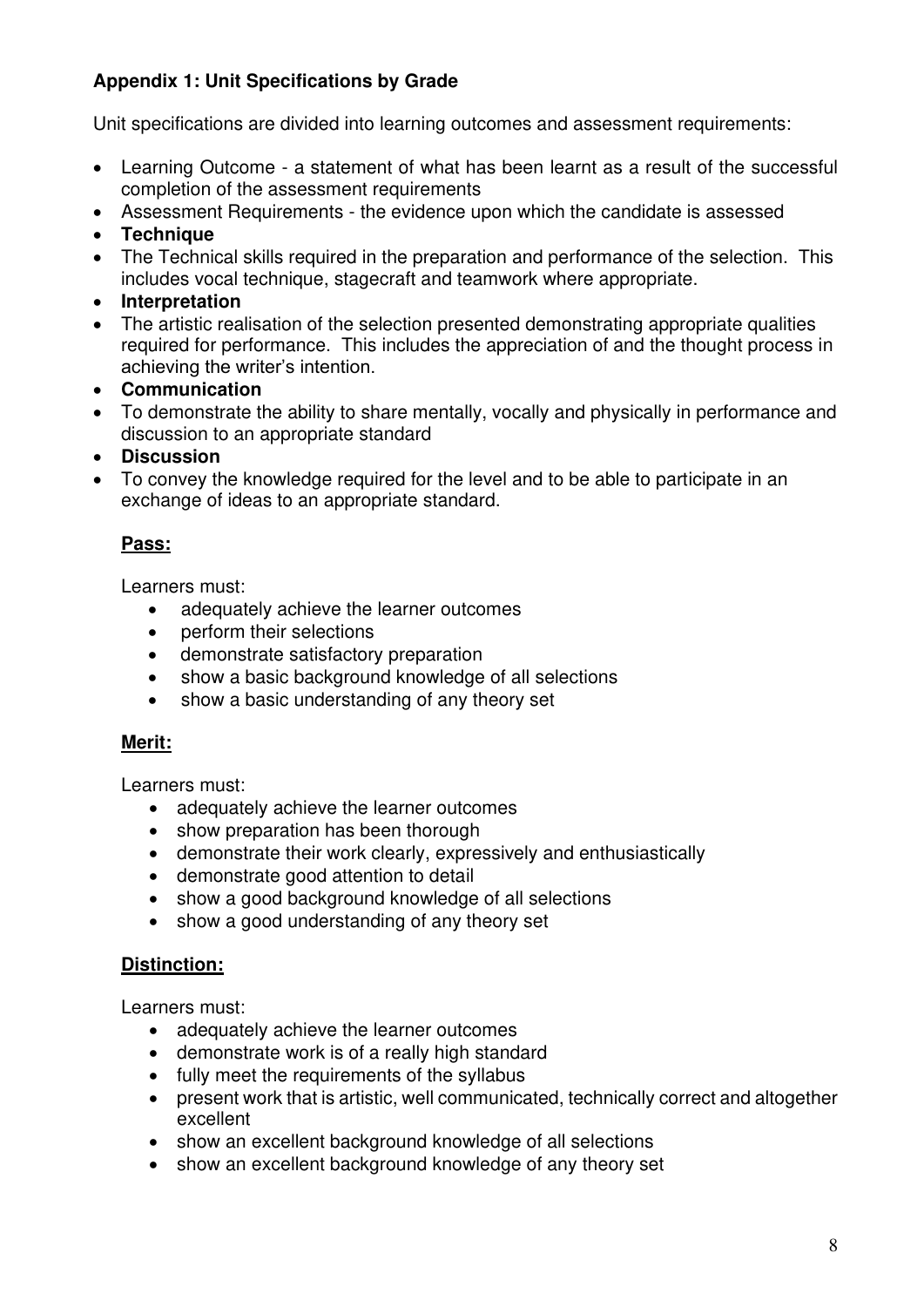Unit specifications also give details of the Credit Value (notional learning) and the Guided Learning Hours (GLH) which represent indicative teaching time for the unit.

|    | <b>Title:</b>                                                                                 |                                        |                                                                                                                                                                                                                                                                         | Speaking of Poetry and Prose - Grade 6                                                                                                                                                                                                                                                                                                                                                                             |  |
|----|-----------------------------------------------------------------------------------------------|----------------------------------------|-------------------------------------------------------------------------------------------------------------------------------------------------------------------------------------------------------------------------------------------------------------------------|--------------------------------------------------------------------------------------------------------------------------------------------------------------------------------------------------------------------------------------------------------------------------------------------------------------------------------------------------------------------------------------------------------------------|--|
|    | Level:                                                                                        |                                        |                                                                                                                                                                                                                                                                         | 3                                                                                                                                                                                                                                                                                                                                                                                                                  |  |
|    | GLH:                                                                                          |                                        |                                                                                                                                                                                                                                                                         | 27                                                                                                                                                                                                                                                                                                                                                                                                                 |  |
|    | TQT:                                                                                          |                                        |                                                                                                                                                                                                                                                                         | 140                                                                                                                                                                                                                                                                                                                                                                                                                |  |
|    | <b>Credit Value:</b>                                                                          |                                        |                                                                                                                                                                                                                                                                         | 14                                                                                                                                                                                                                                                                                                                                                                                                                 |  |
|    | <b>Learning outcomes</b>                                                                      |                                        |                                                                                                                                                                                                                                                                         | <b>Assessment Criteria</b>                                                                                                                                                                                                                                                                                                                                                                                         |  |
|    | The learner will:                                                                             |                                        |                                                                                                                                                                                                                                                                         | The learner can:                                                                                                                                                                                                                                                                                                                                                                                                   |  |
| 1. | Know and understand the techniques of<br>speaking of poetry                                   | 1.1<br>1.2<br>1.3<br>1.4<br>1.5<br>1.6 | standard                                                                                                                                                                                                                                                                | Speak a piece of poetry to an appropriate standard<br>Show an understanding of form to an appropriate standard<br>Show an understanding of style to an appropriate standard<br>Show an understanding of content to an appropriate<br>Demonstrate a well modulated voice<br>Meaningfully discuss the techniques involved in performance<br>with appropriate vocabulary and demonstrating<br>understanding           |  |
| 2. | Know the techniques of dramatic<br>performance                                                | 2.1<br>2.2<br>2.3<br>2.4               |                                                                                                                                                                                                                                                                         | Perform a scene as prescribed by the syllabus and chosen<br>by the learner to an appropriate standard, or a piece of<br>prose as prescribed by the syllabus<br>Meaningfully discuss the techniques involved in performance<br>with appropriate vocabulary and demonstrating<br>understanding<br>Show an understanding of text, subtext and context to an<br>appropriate standard<br>Use appropriate breath support |  |
| 3. | Understand the theory of speaking and<br>reading for performance                              | 3.1<br>3.2<br>3.3<br>3.4<br>3.5        | Meaningfully discuss the formation of vowel sounds<br>Meaningfully discuss the neutral vowel<br>Meaningfully discuss authors and chosen pieces<br>Meaningfully discuss authors of the chosen period<br>Meaningfully explain various aspects of performance<br>technique |                                                                                                                                                                                                                                                                                                                                                                                                                    |  |
| 4. | Be able to read a previously unseen piece<br>of prose or poetry to an appropriate<br>standard | 4.1<br>4.2<br>4.3                      |                                                                                                                                                                                                                                                                         | Read with fluency and expression<br>Make some eye contact with the audience<br>Display the appropriate techniques                                                                                                                                                                                                                                                                                                  |  |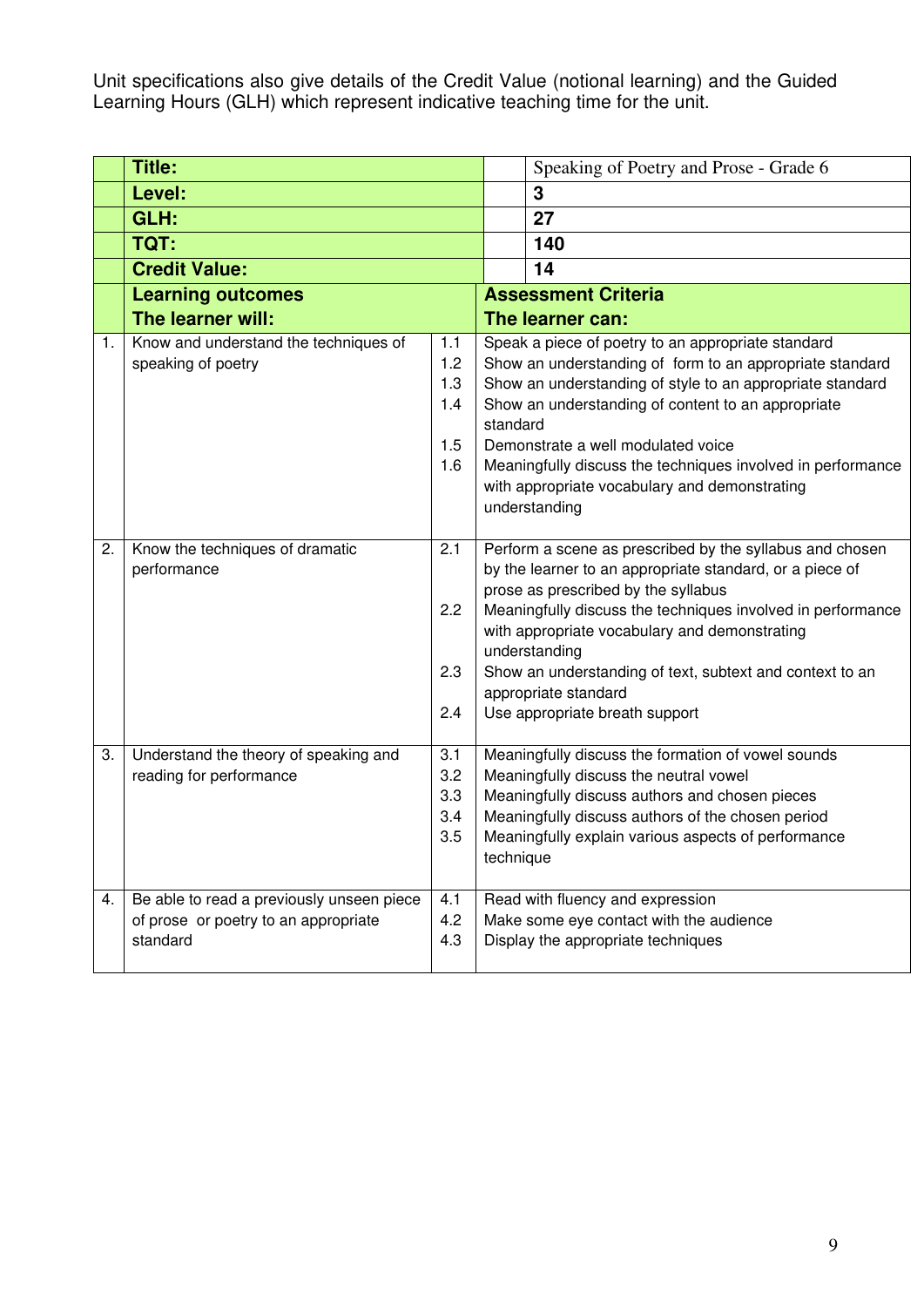|    | Title:                                     |     |     | Speaking in Public - Grade 6                                         |  |  |  |
|----|--------------------------------------------|-----|-----|----------------------------------------------------------------------|--|--|--|
|    | Level:                                     | 3   |     |                                                                      |  |  |  |
|    | GLH:                                       | 27  |     |                                                                      |  |  |  |
|    | TQT:                                       | 140 |     |                                                                      |  |  |  |
|    | <b>Credit Value:</b>                       | 14  |     |                                                                      |  |  |  |
|    | <b>Learning outcomes</b>                   |     |     | <b>Assessment Criteria</b>                                           |  |  |  |
|    | The learner will:                          |     |     | The learner can:                                                     |  |  |  |
| 1. | Know the techniques of speaking in public  |     | 1.1 | Deliver as prescribed by the syllabus to an                          |  |  |  |
|    |                                            |     |     | appropriate standard                                                 |  |  |  |
|    |                                            |     | 1.2 | Use vocabulary and sentence structure appropriate<br>to the audience |  |  |  |
| 2. | Understand the use of notes                |     | 2.1 | Show ability to use notes unobtrusively                              |  |  |  |
|    |                                            |     |     |                                                                      |  |  |  |
| 3. | Understand the techniques involved in      |     | 3.1 | Meaningfully discuss proposal of toasts, reply to a                  |  |  |  |
|    | speaking in public                         |     |     | toast                                                                |  |  |  |
|    |                                            |     | 3.2 | Meaningfully discuss breath support                                  |  |  |  |
|    |                                            |     | 3.3 | Meaningfully discuss vowel sounds                                    |  |  |  |
| 4. | Be able to use visual aids                 |     | 4.1 | Use visual aids appropriately                                        |  |  |  |
| 5. | Be able to use vocal and facial techniques |     | 5.1 | Project the voice and speak clearly and articulately                 |  |  |  |
|    |                                            |     |     | Use facial expression to engage the audience                         |  |  |  |
|    |                                            |     | 5.2 |                                                                      |  |  |  |
| 6. | Be able to read a previously unseen piece  |     | 6.1 | Read with fluency and expression                                     |  |  |  |
|    | of prose to an appropriate standard        |     | 6.2 | Display the appropriate techniques                                   |  |  |  |
|    |                                            |     |     |                                                                      |  |  |  |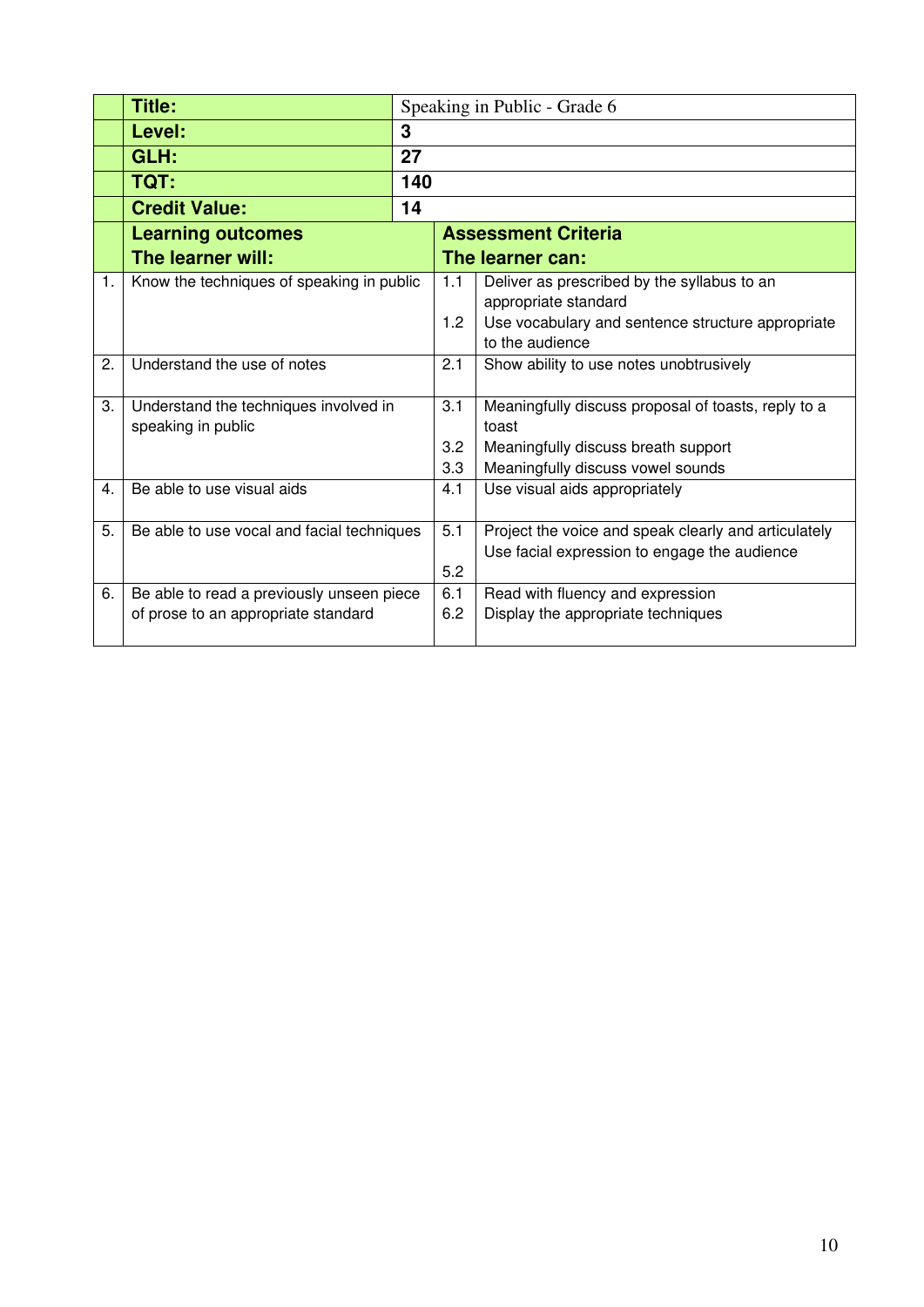|    | <b>Title:</b>                                        | Reading for Performance - Grade 6 |            |                                                                                         |  |  |  |
|----|------------------------------------------------------|-----------------------------------|------------|-----------------------------------------------------------------------------------------|--|--|--|
|    | Level:                                               | 3                                 |            |                                                                                         |  |  |  |
|    | GLH:                                                 | 27                                |            |                                                                                         |  |  |  |
|    | TQT:                                                 | 140                               |            |                                                                                         |  |  |  |
|    | <b>Credit Value:</b>                                 | 14                                |            |                                                                                         |  |  |  |
|    | <b>Learning outcomes</b>                             |                                   |            | <b>Assessment Criteria</b>                                                              |  |  |  |
|    | The learner will:                                    |                                   |            | The learner can:                                                                        |  |  |  |
| 1. | Be able to read a previously unseen piece            |                                   | 1.1        | Read with fluency and expression                                                        |  |  |  |
|    | of poetry to an appropriate standard                 |                                   | 1.2        | Show understanding of style to an appropriate                                           |  |  |  |
|    |                                                      |                                   | 1.3        | standard                                                                                |  |  |  |
|    |                                                      |                                   |            | Show understanding of content to an appropriate<br>standard                             |  |  |  |
|    |                                                      |                                   | 1.4        | Show breath support                                                                     |  |  |  |
|    |                                                      |                                   | 1.5        | Show modulation in the voice                                                            |  |  |  |
|    |                                                      |                                   | 1.6        | Display the appropriate techniques                                                      |  |  |  |
|    |                                                      |                                   |            |                                                                                         |  |  |  |
| 2. | Be able to read a poem to an appropriate<br>standard |                                   | 2.1<br>2.2 | Read with fluency and expression<br>Show understanding of the text, subtext and context |  |  |  |
|    |                                                      |                                   |            | to an appropriate standard                                                              |  |  |  |
|    |                                                      |                                   | 2.3        | Show understanding of style to an appropriate                                           |  |  |  |
|    |                                                      |                                   |            | standard                                                                                |  |  |  |
|    |                                                      |                                   | 2.4        | Show understanding of content to an appropriate                                         |  |  |  |
|    |                                                      |                                   |            | standard                                                                                |  |  |  |
|    |                                                      |                                   | 2.5<br>2.6 | Show breath support<br>Show modulation in the voice                                     |  |  |  |
|    |                                                      |                                   | 2.7        | Display the appropriate techniques                                                      |  |  |  |
|    |                                                      |                                   |            |                                                                                         |  |  |  |
| 3. | Be able to read piece of prose to an                 |                                   | 3.1        | Read with fluency and expression                                                        |  |  |  |
|    | appropriate standard                                 |                                   | 3.2        | Show understanding of the text, subtext and context                                     |  |  |  |
|    |                                                      |                                   | 3.3        | to an appropriate standard<br>Show understanding of style to an appropriate             |  |  |  |
|    |                                                      |                                   |            | standard                                                                                |  |  |  |
|    |                                                      |                                   | 3.4        | Show understanding of content to an appropriate                                         |  |  |  |
|    |                                                      |                                   |            | standard                                                                                |  |  |  |
|    |                                                      |                                   | 3.5        | Show breath support                                                                     |  |  |  |
|    |                                                      |                                   | 3.6        | Show modulation in the voice                                                            |  |  |  |
|    |                                                      |                                   | 3.7        | Display the appropriate techniques                                                      |  |  |  |
| 4. | Be able to read a previously unseen piece            |                                   | 4.1        | Read with fluency and expression                                                        |  |  |  |
|    | of prose to an appropriate standard                  |                                   | 4.2        | Show understanding of style to an appropriate                                           |  |  |  |
|    |                                                      |                                   |            | standard                                                                                |  |  |  |
|    |                                                      |                                   | 4.3        | Show understanding of content to appropriate                                            |  |  |  |
|    |                                                      |                                   | 4.4        | standard<br>Show breath support                                                         |  |  |  |
|    |                                                      |                                   | 4.5        | Show modulation in the voice                                                            |  |  |  |
|    |                                                      |                                   | 4.6        | Display the appropriate techniques                                                      |  |  |  |
|    |                                                      |                                   |            |                                                                                         |  |  |  |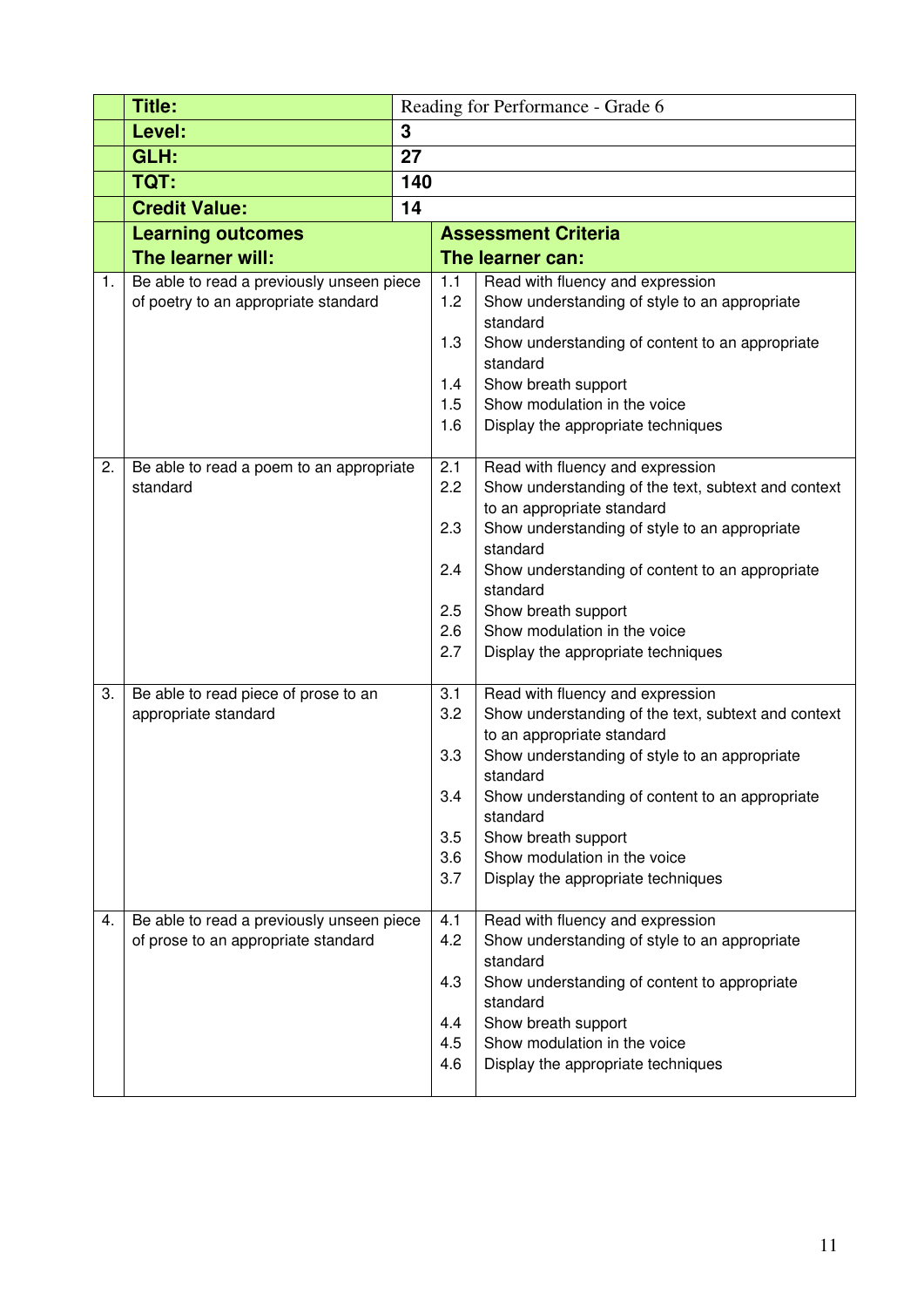|                | Title:                                                                           |     | Spoken English - Grade 6 |                                                                                                                                                                                    |  |
|----------------|----------------------------------------------------------------------------------|-----|--------------------------|------------------------------------------------------------------------------------------------------------------------------------------------------------------------------------|--|
|                | Level:                                                                           | 3   |                          |                                                                                                                                                                                    |  |
|                | GLH:                                                                             | 27  |                          |                                                                                                                                                                                    |  |
|                | TQT:                                                                             | 140 |                          |                                                                                                                                                                                    |  |
|                | <b>Credit Value:</b>                                                             | 14  |                          |                                                                                                                                                                                    |  |
|                | <b>Learning outcomes</b>                                                         |     |                          | <b>Assessment Criteria</b>                                                                                                                                                         |  |
|                | The learner will:                                                                |     |                          | The learner can:                                                                                                                                                                   |  |
| $\mathbf{1}$ . | Understand the English language                                                  |     | 1.1<br>1.2 <sub>2</sub>  | Meaningfully discuss the points arising from<br>the talk<br>Meaningfully discuss ways in which we can<br>make our speech persuasive and situations<br>this can be used effectively |  |
| 2.             | Be able to converse fluently on a topic                                          |     | 2.1<br>2.2               | Talk about a topic set out in the syllabus<br>with structured thought and sentences<br>Display appropriate techniques for<br>delivering a talk                                     |  |
| 3.             | Be able to read a previously unseen piece of<br>prose to an appropriate standard |     | 3.1<br>3.2 <sub>2</sub>  | Read with fluency and expression<br>Make eye contact with audience                                                                                                                 |  |

|                      | <b>Title:</b>                                                                           |     |                                               | Interview Technique - Grade 6                                                                                                                                                                                                                                                                                                     |  |
|----------------------|-----------------------------------------------------------------------------------------|-----|-----------------------------------------------|-----------------------------------------------------------------------------------------------------------------------------------------------------------------------------------------------------------------------------------------------------------------------------------------------------------------------------------|--|
|                      | Level:                                                                                  | 3   |                                               |                                                                                                                                                                                                                                                                                                                                   |  |
|                      | GLH:                                                                                    | 27  |                                               |                                                                                                                                                                                                                                                                                                                                   |  |
|                      | TQT:                                                                                    | 140 |                                               |                                                                                                                                                                                                                                                                                                                                   |  |
|                      | <b>Credit Value:</b>                                                                    | 14  |                                               |                                                                                                                                                                                                                                                                                                                                   |  |
|                      | <b>Learning outcomes</b>                                                                |     |                                               | <b>Assessment Criteria</b>                                                                                                                                                                                                                                                                                                        |  |
|                      | The learner will:                                                                       |     |                                               | The learner can:                                                                                                                                                                                                                                                                                                                  |  |
| $\mathbf{1}$ .<br>2. | Be able to conduct themselves in interview<br>Know the techniques of speaking in public |     | 1.1<br>1.2<br>1.3<br>1.4<br>1.5<br>1.6<br>2.1 | Show excellent personal presentation<br>Show excellent listening skills<br>Hold intelligent conversation<br>Show in depth research<br>Introduce their own ideas with conviction<br>and fluency<br>Articulate and project so they can be heard<br>and understood<br>Prepare and deliver a presentation to an<br>appropriate level. |  |
|                      | speaking                                                                                |     | 2.2                                           | Make eye contact with interviewer                                                                                                                                                                                                                                                                                                 |  |
| 3.                   | Know how to and be able to demonstrate the<br>writing of a Curriculum Vitae             |     | 3.1                                           | Present a full professional Curriculum Vitae<br>showing clear and concise written skills to<br>an appropriate level                                                                                                                                                                                                               |  |
| 4.                   | Understand the requirements for giving a good<br>interview                              |     | 4.1<br>4.2                                    | Meaningfully discuss key points from their<br>presentation<br>Meaningfully discuss challenges in the<br>workplace                                                                                                                                                                                                                 |  |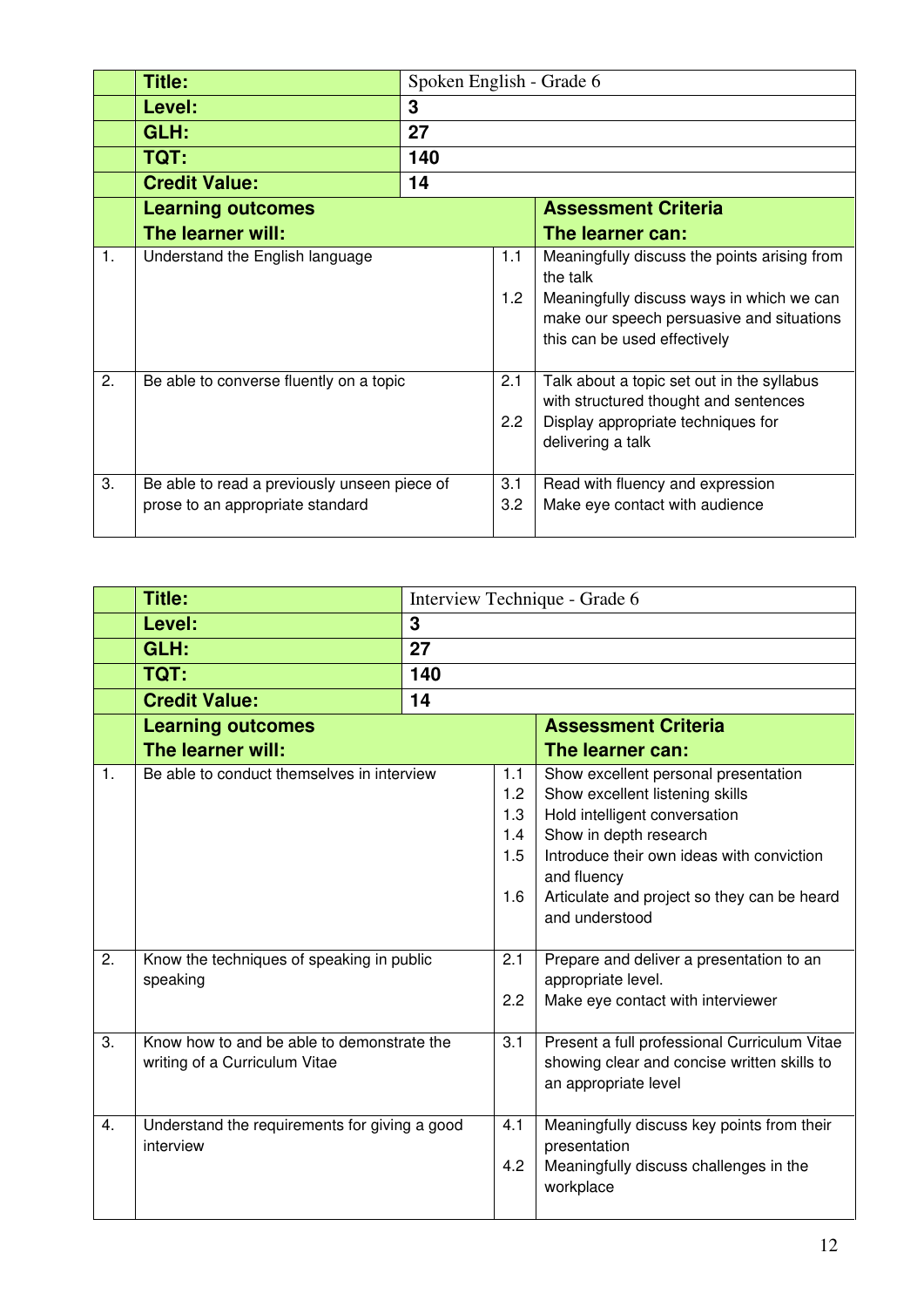|    | <b>Title:</b>                                      | English as an Additional Language - Grade 6 |     |                                                 |  |
|----|----------------------------------------------------|---------------------------------------------|-----|-------------------------------------------------|--|
|    | Level:                                             | 3                                           |     |                                                 |  |
|    | GLH:                                               | 27                                          |     |                                                 |  |
|    | TQT:                                               | 140                                         |     |                                                 |  |
|    | <b>Credit Value:</b>                               | 14                                          |     |                                                 |  |
|    | <b>Learning outcomes</b>                           |                                             |     | <b>Assessment Criteria</b>                      |  |
|    | The learner will:                                  |                                             |     | The learner can:                                |  |
| 1. | Know and understand the techniques of speaking     |                                             | 1.1 | Speak a piece of prose of the learners          |  |
|    | of prose                                           |                                             |     | choice as set out in the syllabus to an         |  |
|    |                                                    |                                             | 1.2 | appropriate standard                            |  |
|    |                                                    |                                             |     | Show understanding and fluency of<br>language   |  |
|    |                                                    |                                             | 1.3 | Discuss the techniques involved in              |  |
|    |                                                    |                                             |     | performance with appropriate vocabulary         |  |
|    |                                                    |                                             |     | and phrasing and demonstrating                  |  |
|    |                                                    |                                             |     | understanding                                   |  |
|    |                                                    |                                             | 1.4 | Discuss the techniques involved in              |  |
|    |                                                    |                                             |     | performance with appropriate vocabulary         |  |
|    |                                                    |                                             |     | and phrasing and demonstrating<br>understanding |  |
|    |                                                    |                                             |     |                                                 |  |
| 2. | Know the techniques of public speaking             |                                             | 2.1 | Prepare and deliver a presentation to an        |  |
|    |                                                    |                                             |     | appropriate level.                              |  |
|    |                                                    |                                             | 2.2 | Make eye contact with interviewer               |  |
| 3. | Understand the English language                    |                                             | 3.1 | Meaningfully discuss the selected texts,        |  |
|    |                                                    |                                             |     | author and poet                                 |  |
|    |                                                    |                                             | 3.2 | Meaningfully discuss good presentation          |  |
|    |                                                    |                                             |     | skills                                          |  |
| 4. | Be able to read a previously unseen piece of prose |                                             | 4.1 | Read with fluency, expression and correct       |  |
|    | to an appropriate standard                         |                                             |     | phrasing                                        |  |
|    |                                                    |                                             | 4.2 | Display the appropriate techniques              |  |
|    |                                                    |                                             |     |                                                 |  |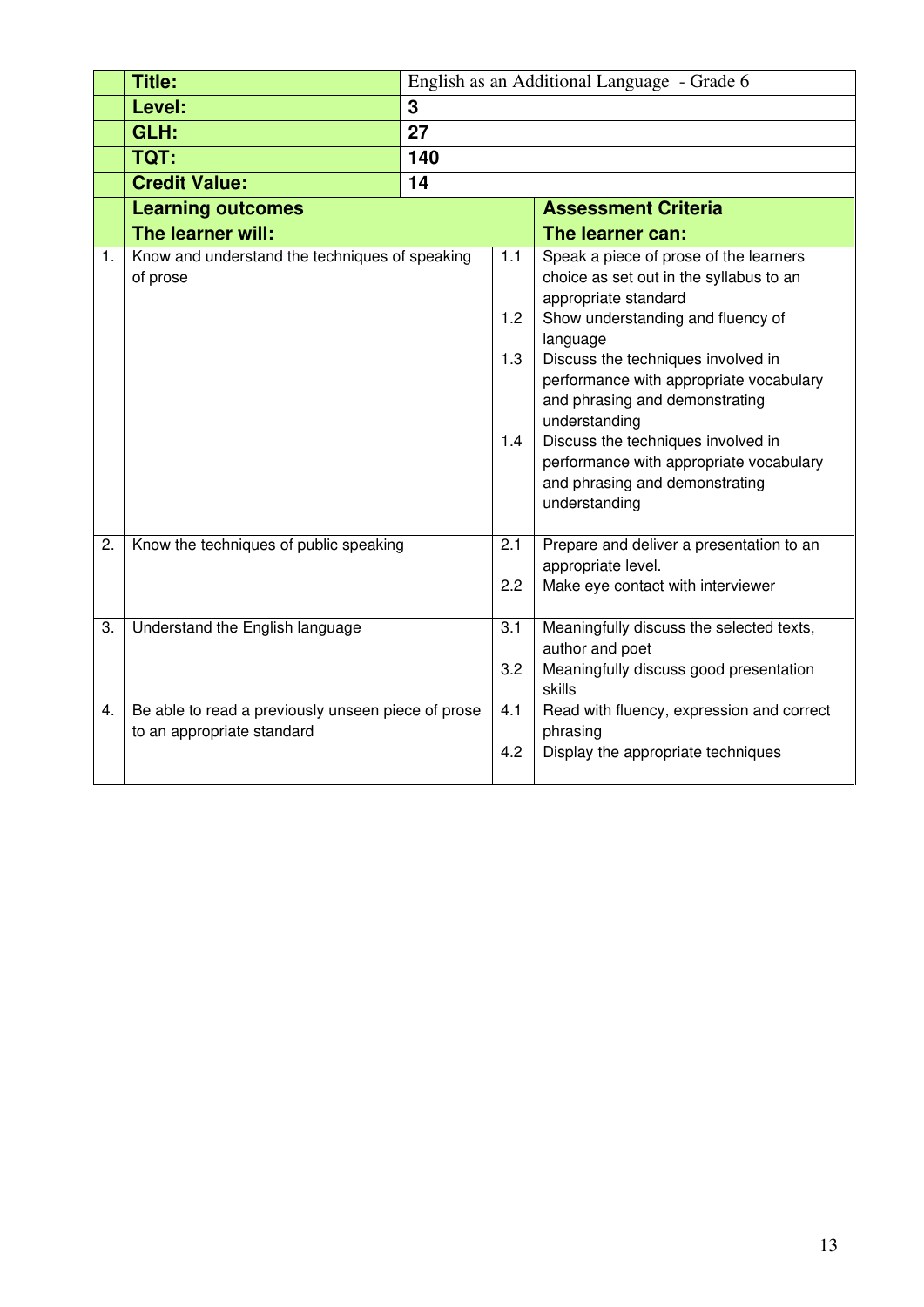|    | <b>Title:</b>                                                                              | Speaking of Poetry and Prose - Grade 7 |                                               |                                                                                                                                                                                                                                                                                                                                                                                                                                                                                                                    |  |
|----|--------------------------------------------------------------------------------------------|----------------------------------------|-----------------------------------------------|--------------------------------------------------------------------------------------------------------------------------------------------------------------------------------------------------------------------------------------------------------------------------------------------------------------------------------------------------------------------------------------------------------------------------------------------------------------------------------------------------------------------|--|
|    | Level:                                                                                     | 3                                      |                                               |                                                                                                                                                                                                                                                                                                                                                                                                                                                                                                                    |  |
|    | GLH:                                                                                       | 30                                     |                                               |                                                                                                                                                                                                                                                                                                                                                                                                                                                                                                                    |  |
|    | TQT:                                                                                       | 180                                    |                                               |                                                                                                                                                                                                                                                                                                                                                                                                                                                                                                                    |  |
|    | <b>Credit Value:</b>                                                                       | 18                                     |                                               |                                                                                                                                                                                                                                                                                                                                                                                                                                                                                                                    |  |
|    | <b>Learning outcomes</b>                                                                   |                                        |                                               | <b>Assessment Criteria</b>                                                                                                                                                                                                                                                                                                                                                                                                                                                                                         |  |
|    | The learner will:                                                                          |                                        |                                               | The learner can:                                                                                                                                                                                                                                                                                                                                                                                                                                                                                                   |  |
| 1. | Know and understand the techniques<br>speaking of poetry and prose                         |                                        | 1.1<br>1.2<br>1.3<br>1.4<br>1.5<br>1.6<br>1.7 | Speak a piece of prose as prescribed in the<br>syllabus to an appropriate standard<br>Speak a poem by a poet as prescribed in the<br>syllabus to an appropriate standard<br>Show an understanding of form to an<br>appropriate standard<br>Show an understanding of style to an<br>appropriate standard<br>Show an understanding of content to an<br>appropriate standard<br>Demonstrate a well modulated voice<br>Discuss the techniques involved in performance<br>with appropriate vocabulary and demonstrating |  |
| 2. | Know the techniques of dramatic<br>performance                                             |                                        | 2.1<br>2.2<br>2.3<br>2.4<br>2.5               | understanding<br>Perform a scene as prescribed by the syllabus<br>chosen by the learner to an appropriate<br>standard<br>Show an understanding of text, subtext and<br>context to an appropriate standard<br>Show emotional truth to an appropriate<br>standard<br>Use appropriate breath support<br>Discuss the techniques involved in performance<br>with appropriate vocabulary and demonstrating<br>understanding                                                                                              |  |
| 3. | Understand the theory of speaking and<br>reading for performance                           |                                        | 3.1<br>3.2                                    | Meaningfully discuss chairmanship, debate<br>procedure<br>Meaningfully discuss impromptu speaking                                                                                                                                                                                                                                                                                                                                                                                                                  |  |
| 4. | Be able to give a presentation as a public<br>performance to an audience                   |                                        | 4.1<br>4.2                                    | Give a presentation on the pieces and authors<br>related to their performance piece.<br>Display appropriate presentation techniques:<br>speak fluently, make proper use of notes                                                                                                                                                                                                                                                                                                                                   |  |
| 5. | Be able to read a previously unseen piece of<br>prose or poetry to an appropriate standard |                                        | 5.1<br>5.2<br>5.3                             | Read with fluency and expression<br>Make some eye contact with the audience<br>Display the appropriate techniques                                                                                                                                                                                                                                                                                                                                                                                                  |  |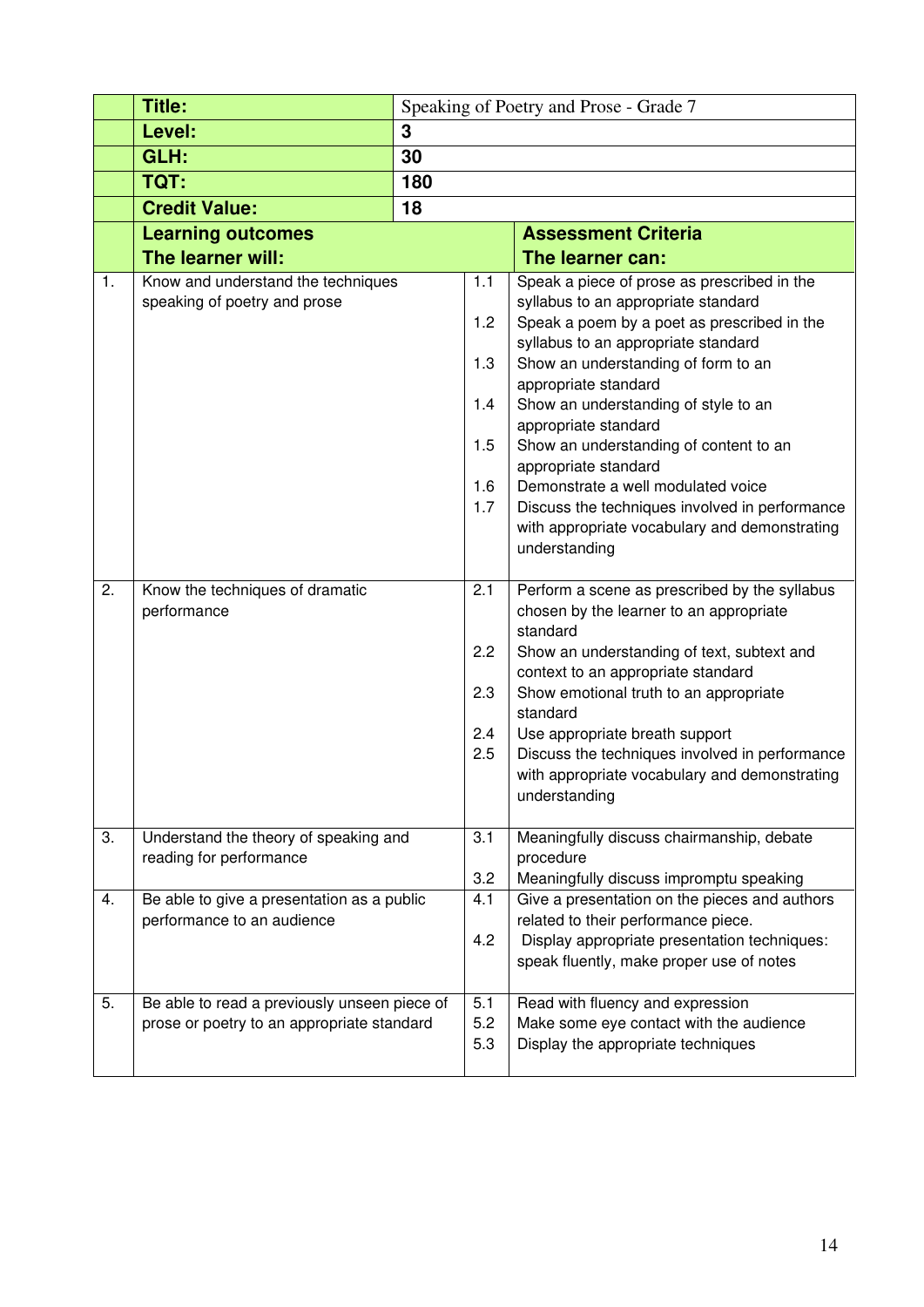|    | <b>Title:</b>                                  |     | Speaking in Public - Grade 7 |                                                                                    |  |
|----|------------------------------------------------|-----|------------------------------|------------------------------------------------------------------------------------|--|
|    | Level:                                         | 3   |                              |                                                                                    |  |
|    | GLH:                                           | 30  |                              |                                                                                    |  |
|    | TQT:                                           | 180 |                              |                                                                                    |  |
|    | <b>Credit Value:</b>                           | 18  |                              |                                                                                    |  |
|    | <b>Learning outcomes</b>                       |     |                              | <b>Assessment Criteria</b>                                                         |  |
|    | The learner will:                              |     |                              | The learner can:                                                                   |  |
| 1. | Know the techniques of speaking in public      |     | 1.1                          | Deliver a speech as prescribed by the                                              |  |
|    |                                                |     |                              | syllabus to an appropriate standard                                                |  |
|    |                                                |     | 1.2                          | Adapt vocabulary and sentence structure to<br>the audience, purpose as appropriate |  |
|    |                                                |     |                              |                                                                                    |  |
| 2. | Be able to evaluate and prepare material for a |     | 2.1                          | Prepare and deliver an impromtu speech of                                          |  |
|    | speech within a time limit                     |     |                              | the learners choice on one of four subjects                                        |  |
|    |                                                |     |                              | within the set time constraints given to an                                        |  |
|    |                                                |     |                              | appropriate standard                                                               |  |
| 3. | Understand use of notes                        |     | 3.1                          | Show ability to use notes unobtrusively                                            |  |
|    |                                                |     |                              |                                                                                    |  |
| 4. | Understand the techniques involved in speaking |     | 4.1                          | Meaningfully discuss proposal of toasts,                                           |  |
|    | in public                                      |     |                              | reply to a toast, chairmanship, debate                                             |  |
|    |                                                |     |                              | procedure, impromptu speaking                                                      |  |
| 5. | Be able to use visual aids                     |     | 5.1                          | Use visual aids appropriately                                                      |  |
|    |                                                |     |                              |                                                                                    |  |
| 6. | Be able to use vocal and facial techniques     |     | 6.1                          | Project the voice and speak clearly and                                            |  |
|    |                                                |     | 6.2                          | articulately                                                                       |  |
|    |                                                |     |                              | Use facial expression to engage the<br>audience                                    |  |
|    |                                                |     |                              |                                                                                    |  |
| 7. | Be able to read a previously unseen piece of   |     | 7.1                          | Read with fluency and expression                                                   |  |
|    | prose to an appropriate standard               |     | 7.2                          | Display the appropriate techniques                                                 |  |
|    |                                                |     |                              |                                                                                    |  |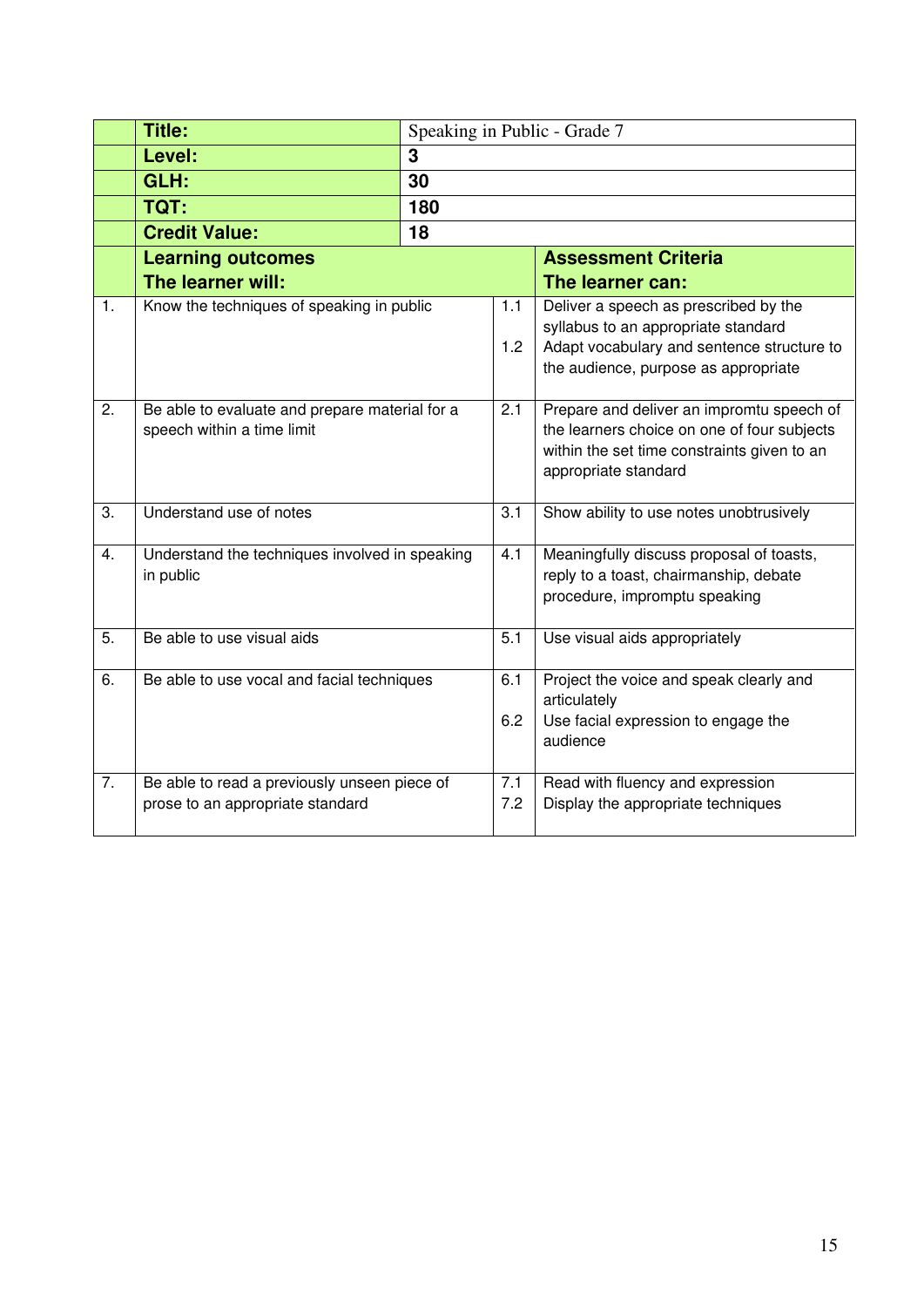|    | <b>Title:</b>                                      |     |            | Reading for Performance - Grade 7                                                 |  |  |  |
|----|----------------------------------------------------|-----|------------|-----------------------------------------------------------------------------------|--|--|--|
|    | Level:                                             | 3   |            |                                                                                   |  |  |  |
|    | GLH:                                               | 30  |            |                                                                                   |  |  |  |
|    | TQT:                                               | 180 |            |                                                                                   |  |  |  |
|    | <b>Credit Value:</b>                               | 18  |            |                                                                                   |  |  |  |
|    | <b>Learning outcomes</b>                           |     |            | <b>Assessment Criteria</b>                                                        |  |  |  |
|    | The learner will:                                  |     |            | The learner can:                                                                  |  |  |  |
| 1. | Be able to read a previously unseen piece of       |     | 1.1        | Read with fluency and expression                                                  |  |  |  |
|    | poetry to an appropriate standard                  |     | 1.2        | Show understanding of style to an                                                 |  |  |  |
|    |                                                    |     |            | appropriate standard                                                              |  |  |  |
|    |                                                    |     | 1.3        | Show understanding of content to an<br>appropriate standard                       |  |  |  |
|    |                                                    |     | 1.4        | Show breath support                                                               |  |  |  |
|    |                                                    |     | 1.5        | Show modulation in the voice                                                      |  |  |  |
|    |                                                    |     | 1.6        | Display the appropriate techniques                                                |  |  |  |
|    |                                                    |     |            |                                                                                   |  |  |  |
| 2. | Be able to read a poem to an appropriate           |     | 2.1        | Read with fluency and expression                                                  |  |  |  |
|    | standard                                           |     | 2.2        | Show understanding of style to an<br>appropriate standard                         |  |  |  |
|    |                                                    |     | 2.3        | Show understanding of the text, subtext                                           |  |  |  |
|    |                                                    |     |            | and context to an appropriate standard                                            |  |  |  |
|    |                                                    |     | 2.4        | Show understanding of content to                                                  |  |  |  |
|    |                                                    |     |            | appropriate standard                                                              |  |  |  |
|    |                                                    |     | 2.5        | Show breath support                                                               |  |  |  |
|    |                                                    |     | 2.6<br>2.7 | Show modulation in the voice                                                      |  |  |  |
|    |                                                    |     |            | Display the appropriate techniques                                                |  |  |  |
| 3. | Be able to read a piece of prose to an appropriate |     | 3.1        | Read with fluency and expression                                                  |  |  |  |
|    | standard                                           |     | 3.2        | Show understanding of style to an                                                 |  |  |  |
|    |                                                    |     |            | appropriate standard                                                              |  |  |  |
|    |                                                    |     | 3.3        | Show understanding of the text, subtext<br>and context to an appropriate standard |  |  |  |
|    |                                                    |     | 3.4        | Show understanding of content to an                                               |  |  |  |
|    |                                                    |     |            | appropriate standard                                                              |  |  |  |
|    |                                                    |     | 3.5        | Show breath support                                                               |  |  |  |
|    |                                                    |     | 3.6        | Show modulation in the voice                                                      |  |  |  |
|    |                                                    |     | 3.7<br>3.8 | Display the appropriate techniques                                                |  |  |  |
|    |                                                    |     |            | Show style of writing and period language                                         |  |  |  |
| 4. | Be able to read a previously unseen piece of       |     | 4.1        | Read with fluency and expression                                                  |  |  |  |
|    | prose to an appropriate standard                   |     | 4.2        | Show understanding of style to an                                                 |  |  |  |
|    |                                                    |     |            | appropriate standard                                                              |  |  |  |
|    |                                                    |     | 4.3        | Show understanding of content to an                                               |  |  |  |
|    |                                                    |     | 4.4        | appropriate standard<br>Show breath support                                       |  |  |  |
|    |                                                    |     | 4.5        | Show modulation in the voice                                                      |  |  |  |
|    |                                                    |     | 4.6        | Display the appropriate techniques                                                |  |  |  |
|    |                                                    |     |            |                                                                                   |  |  |  |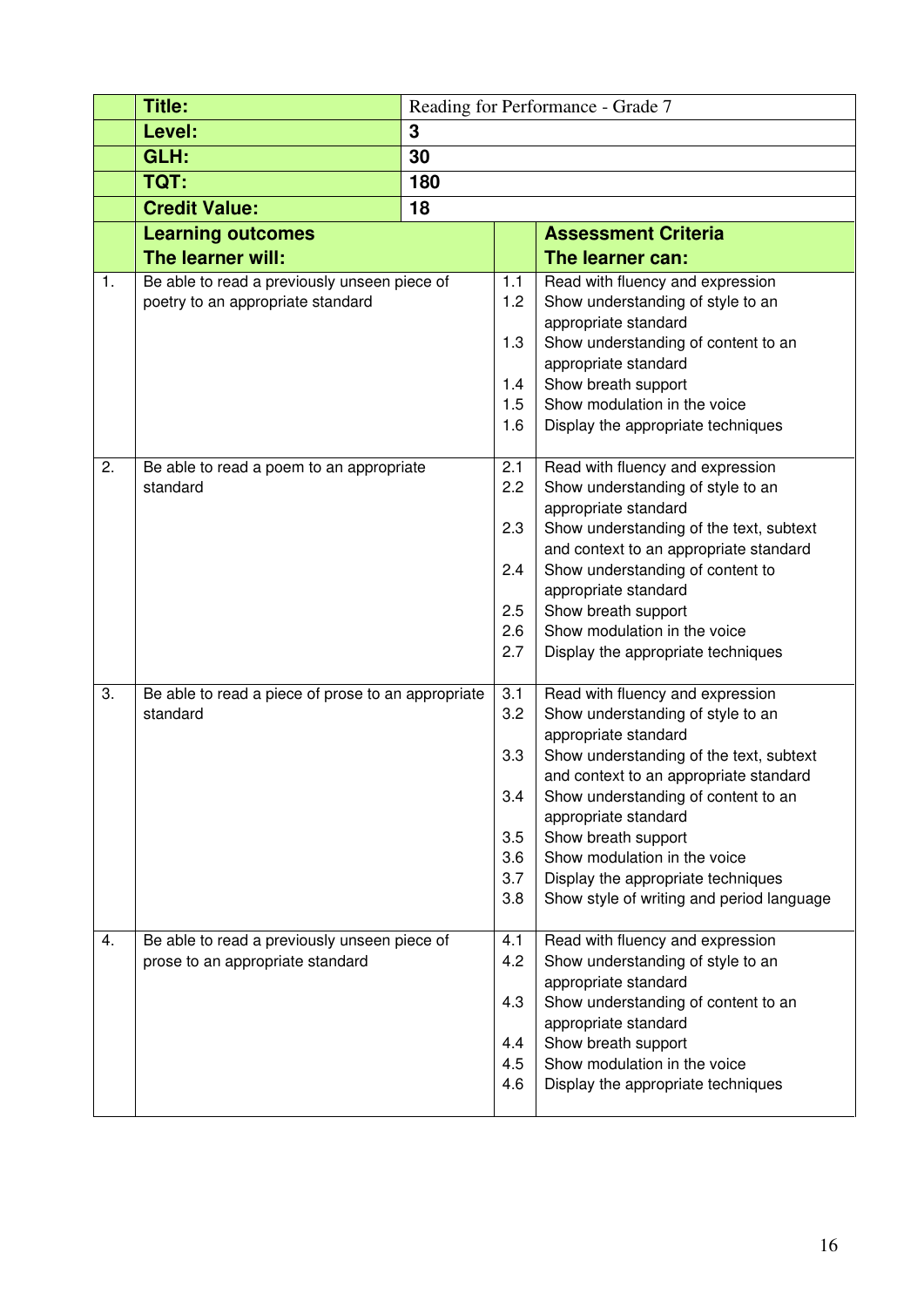|    | Title:                                                                           |     | Spoken English - Grade 7       |                                                                                                                                                                          |  |
|----|----------------------------------------------------------------------------------|-----|--------------------------------|--------------------------------------------------------------------------------------------------------------------------------------------------------------------------|--|
|    | Level:                                                                           | 3   |                                |                                                                                                                                                                          |  |
|    | GLH:                                                                             | 30  |                                |                                                                                                                                                                          |  |
|    | TQT:                                                                             | 180 |                                |                                                                                                                                                                          |  |
|    | <b>Credit Value:</b>                                                             | 18  |                                |                                                                                                                                                                          |  |
|    | <b>Learning outcomes</b>                                                         |     |                                | <b>Assessment Criteria</b>                                                                                                                                               |  |
|    | The learner will:                                                                |     |                                | The learner can:                                                                                                                                                         |  |
| 1. | Understand the English language                                                  |     | 1.1<br>1.2                     | Meaningfully discuss the points arising from<br>the talk<br>Meaningfully discuss ways in which<br>effective vocal communication can further<br>the learner's career path |  |
| 2. | Be able to talk with clarity on a subject                                        |     | 2.1                            | Give a talk on a topic set out in the syllabus                                                                                                                           |  |
| 3. | Be able to read a previously unseen piece of<br>prose to an appropriate standard |     | 3.1<br>$3.2\phantom{0}$<br>3.3 | Read with fluency and expression<br>Make eye contact with the audience<br>Display the appropriate techniques                                                             |  |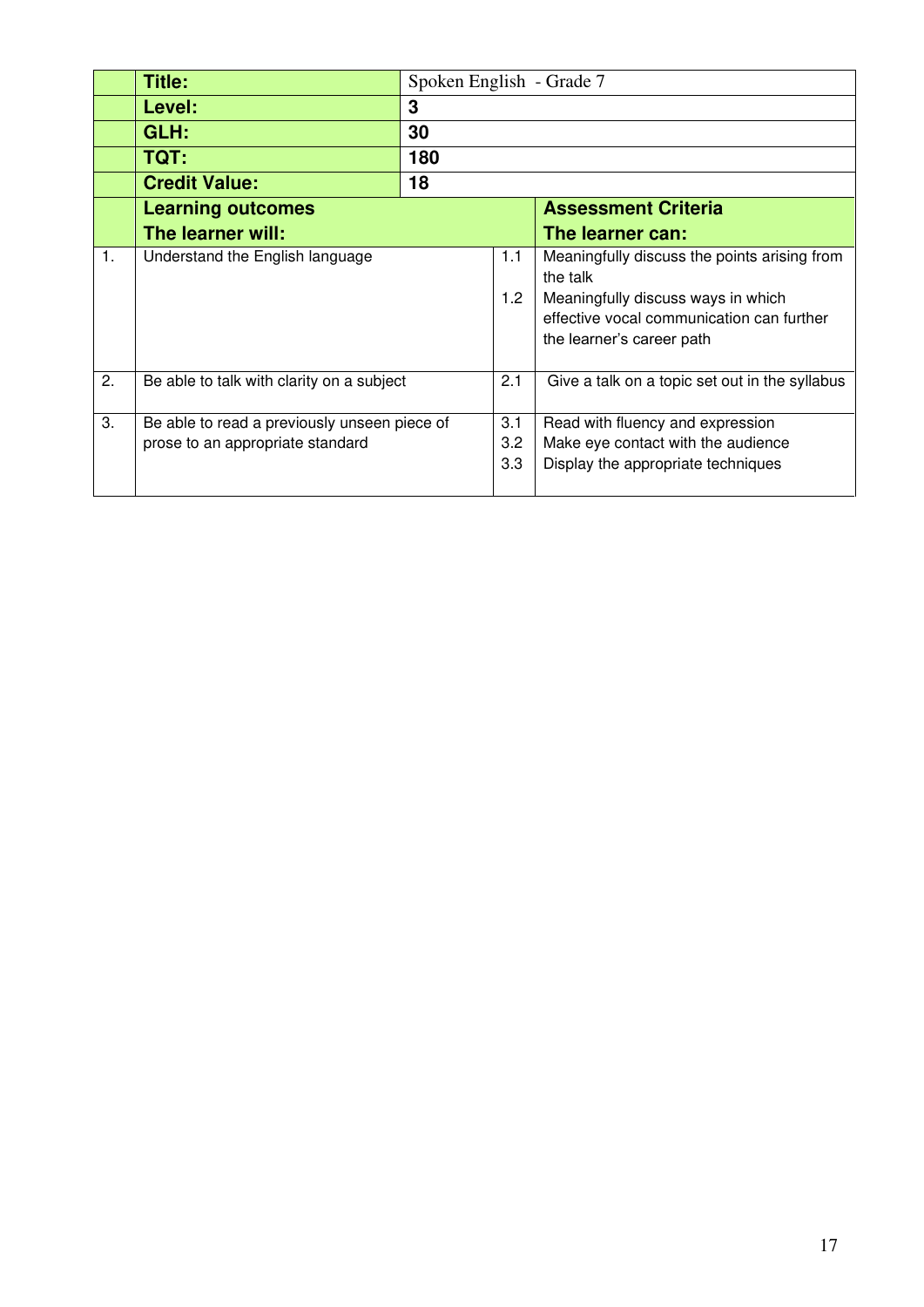|                | <b>Title:</b>                                                               |     | Interview Technique - Grade 7          |                                                                                                                                                                                                                                                                 |  |
|----------------|-----------------------------------------------------------------------------|-----|----------------------------------------|-----------------------------------------------------------------------------------------------------------------------------------------------------------------------------------------------------------------------------------------------------------------|--|
|                | Level:                                                                      | 3   |                                        |                                                                                                                                                                                                                                                                 |  |
|                | GLH:                                                                        | 30  |                                        |                                                                                                                                                                                                                                                                 |  |
|                | TQT:                                                                        | 180 |                                        |                                                                                                                                                                                                                                                                 |  |
|                | <b>Credit Value:</b>                                                        | 18  |                                        |                                                                                                                                                                                                                                                                 |  |
|                | <b>Learning outcomes</b>                                                    |     |                                        | <b>Assessment Criteria</b>                                                                                                                                                                                                                                      |  |
|                | The learner will:                                                           |     |                                        | The learner can:                                                                                                                                                                                                                                                |  |
| $\mathbf{1}$ . | Be able to conduct themselves in interview                                  |     | 1.1<br>1.2<br>1.3<br>1.4<br>1.5<br>1.6 | Show excellent personal presentation<br>Show excellent listening skills<br>Hold intelligent conversation<br>Show in depth research<br>Introduce their own ideas with conviction<br>and fluency<br>Articulate and project so they can be heard<br>and understood |  |
| 2.             | Know the techniques of speaking in public<br>speaking                       |     | 2.1                                    | Prepare and deliver a presentation to an<br>appropriate level.                                                                                                                                                                                                  |  |
| 3.             | Know how to and be able to demonstrate the<br>writing of a Curriculum Vitae |     | 3.1                                    | Present a full professional Curriculum Vitae<br>showing clear and concise written skills to<br>an appropriate standard                                                                                                                                          |  |
| 4.             | Understand problem solving                                                  |     | 4.1                                    | Collect thoughts and structure them in<br>solving problems to an appropriate<br>standard                                                                                                                                                                        |  |
| 5.             | Understand their requirements for giving a good<br>interview                |     | 5.1<br>5.2<br>5.3                      | Meaningfully discuss criteria for which<br>interviewee may be considered for a<br>position<br>Meaningfully discuss the preparation<br>necessary for professional interview<br>Meaningfully discuss different ways in<br>which to perform well in interview      |  |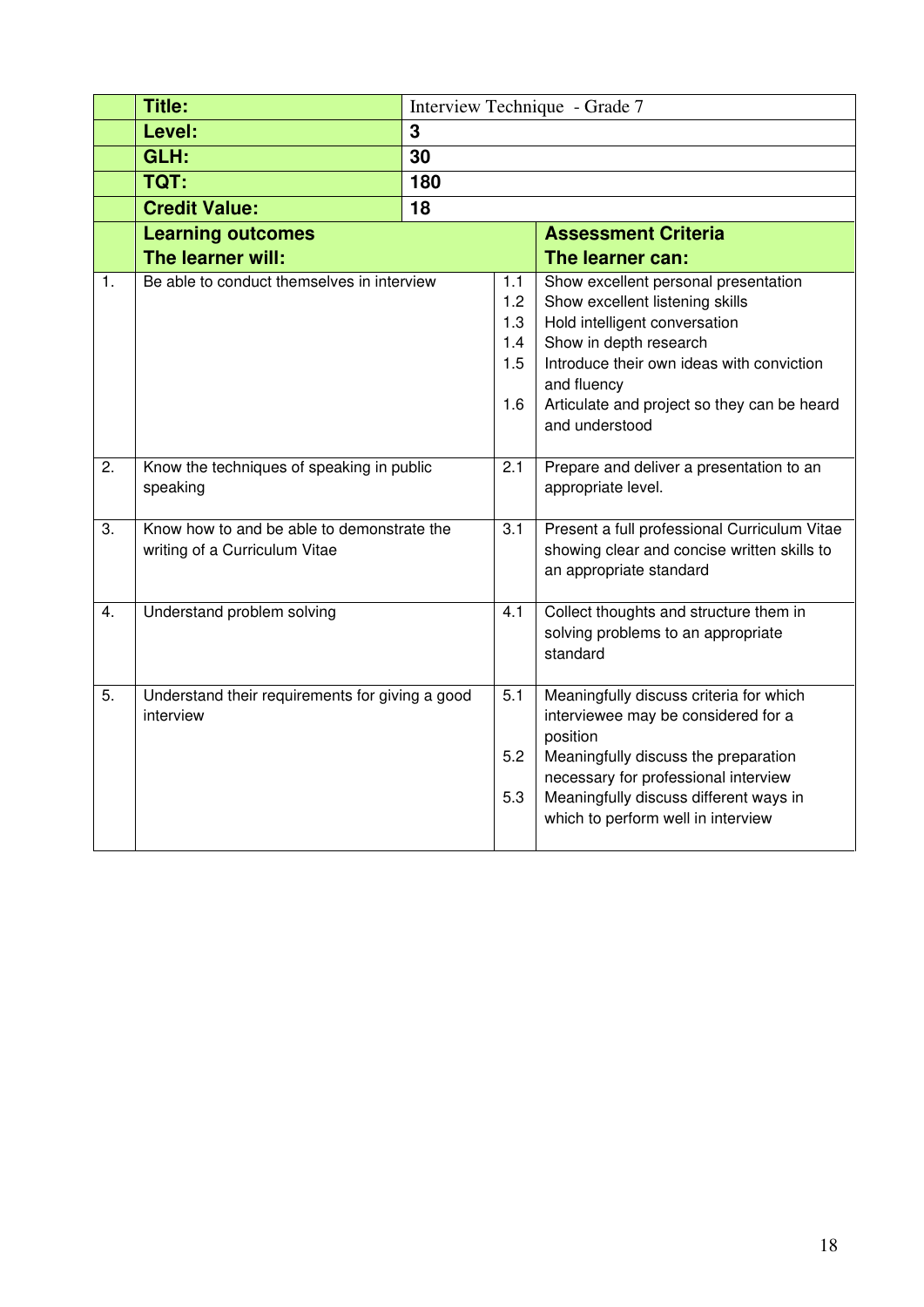|                | <b>Title:</b>                                  |     |     | English as an Additional Language - Grade 7                                 |  |
|----------------|------------------------------------------------|-----|-----|-----------------------------------------------------------------------------|--|
|                | Level:                                         | 3   |     |                                                                             |  |
|                | GLH:                                           | 30  |     |                                                                             |  |
|                | TQT:                                           | 180 |     |                                                                             |  |
|                | <b>Credit Value:</b>                           | 18  |     |                                                                             |  |
|                | <b>Learning outcomes</b>                       |     |     | <b>Assessment Criteria</b>                                                  |  |
|                | The learner will:                              |     |     | The learner can:                                                            |  |
| $\mathbf{1}$ . | Know and understand the techniques of speaking |     | 1.1 | Speak a poem of the learners own choice to                                  |  |
|                | of poetry                                      |     | 1.2 | an appropriate standard<br>Show understanding and fluency of                |  |
|                |                                                |     |     | language                                                                    |  |
|                |                                                |     | 1.3 | Meaningfully discuss the techniques                                         |  |
|                |                                                |     |     | involved in performance with appropriate                                    |  |
|                |                                                |     |     | vocabulary and phrasing and demonstrating                                   |  |
|                |                                                |     |     | understanding                                                               |  |
| 2.             | Understand the English language                |     | 2.1 | Meaningfully discuss the poem and poet                                      |  |
|                |                                                |     |     | selected                                                                    |  |
|                |                                                |     | 2.2 | Meaningfully discuss the vocal techniques                                   |  |
|                |                                                |     |     | that helped the learner                                                     |  |
| 3.             | Be able to give a presentation to an audience  |     | 3.1 | Give a presentation on a topic set out in the                               |  |
|                |                                                |     |     | syllabus                                                                    |  |
|                |                                                |     | 3.2 | Display appropriate presentation                                            |  |
|                |                                                |     |     | techniques, speak fluently with flowing                                     |  |
|                |                                                |     | 3.3 | language skills, make proper use of notes<br>Make eye contact with audience |  |
|                |                                                |     |     |                                                                             |  |
| 4.             | Be able to read a previously unseen piece of   |     | 4.1 | Read with fluency and expression and                                        |  |
|                | prose to an appropriate standard               |     |     | correct phrasing                                                            |  |
|                |                                                |     | 4.2 | Display the appropriate techniques                                          |  |
|                |                                                |     | 4.3 | Make eye contact with audience                                              |  |
|                |                                                |     |     |                                                                             |  |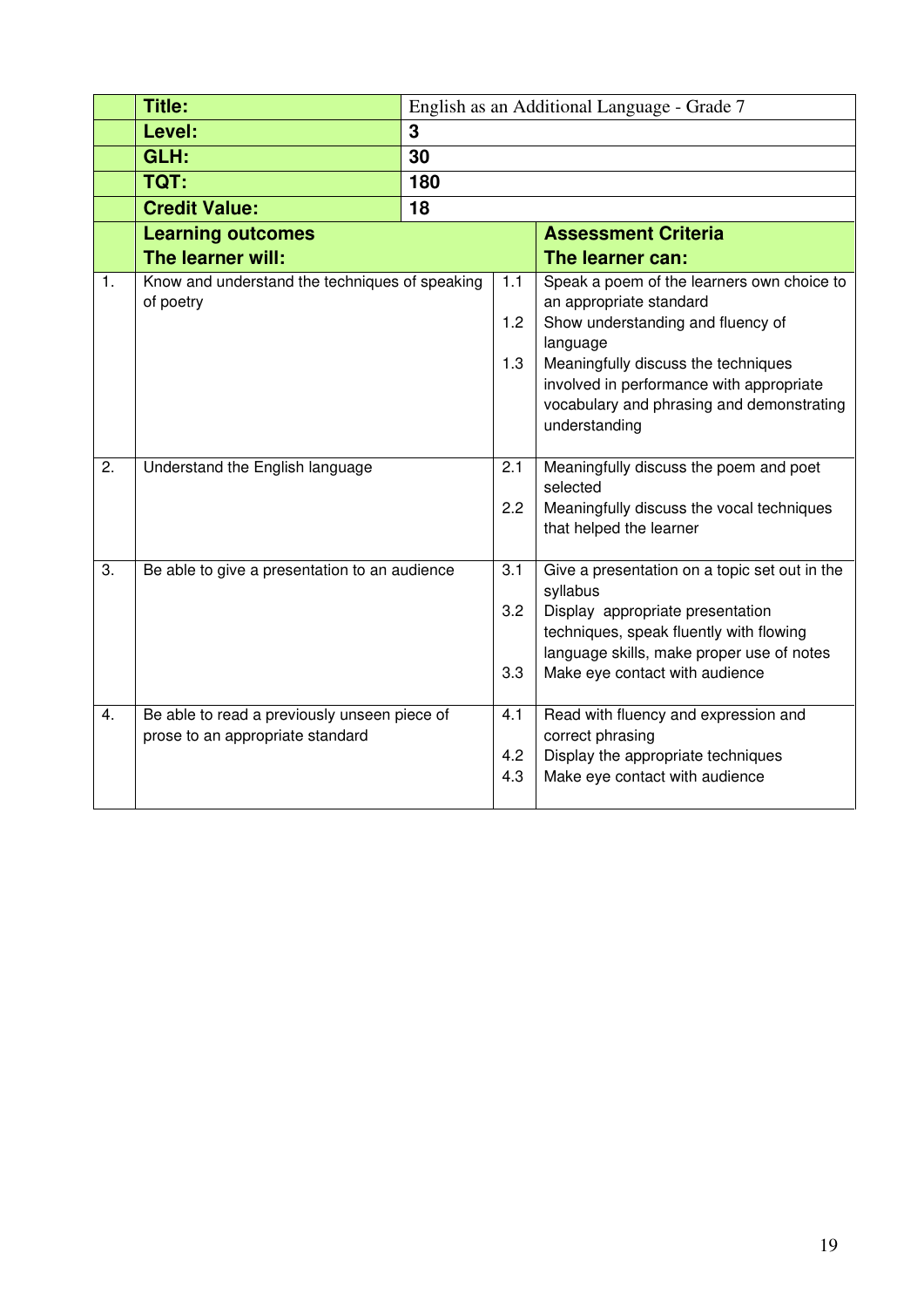|    | <b>Title:</b>                                  | Speaking of Poetry and Prose - Grade 8 |     |                                                                               |  |
|----|------------------------------------------------|----------------------------------------|-----|-------------------------------------------------------------------------------|--|
|    | Level:                                         | 3                                      |     |                                                                               |  |
|    | GLH:                                           | 40                                     |     |                                                                               |  |
|    | TQT:                                           | 240                                    |     |                                                                               |  |
|    | <b>Credit Value:</b>                           | 24                                     |     |                                                                               |  |
|    | <b>Learning outcomes</b>                       |                                        |     | <b>Assessment Criteria</b>                                                    |  |
|    | The learner will:                              |                                        |     | The learner can:                                                              |  |
| 1. | Know and understand the techniques speaking of |                                        | 1.1 | Speak a piece of prose to an appropriate                                      |  |
|    | poetry and prose                               |                                        |     | standard                                                                      |  |
|    |                                                |                                        | 1.2 | Speak a piece of poetry to an appropriate                                     |  |
|    |                                                |                                        |     | standard                                                                      |  |
|    |                                                |                                        | 1.3 | Show an understanding of form to an                                           |  |
|    |                                                |                                        | 1.4 | appropriate standard<br>Show an understanding of style to an                  |  |
|    |                                                |                                        |     | appropriate standard                                                          |  |
|    |                                                |                                        | 1.5 | Show an understanding of content to an                                        |  |
|    |                                                |                                        |     | appropriate standard                                                          |  |
|    |                                                |                                        | 1.6 | Discuss the techniques involved in                                            |  |
|    |                                                |                                        |     | performance with appropriate vocabulary                                       |  |
|    |                                                |                                        |     | and demonstrating understanding                                               |  |
| 2. | Know the techniques of dramatic performance    |                                        | 2.1 | Perform a set scene chosen by themselves                                      |  |
|    |                                                |                                        |     | to an appropriate standard                                                    |  |
|    |                                                |                                        | 2.2 | Show an understanding of text, subtext and                                    |  |
|    |                                                |                                        |     | context to an appropriate standard                                            |  |
|    |                                                |                                        | 2.3 | Show emotional truth to an appropriate                                        |  |
|    |                                                |                                        |     | standard                                                                      |  |
|    |                                                |                                        | 2.4 | Use appropriate breath support                                                |  |
|    |                                                |                                        | 2.5 | Discuss the techniques involved in<br>performance with appropriate vocabulary |  |
|    |                                                |                                        |     | and demonstrating understanding                                               |  |
|    |                                                |                                        |     |                                                                               |  |
| 3. | Understand the theory of speaking and reading  |                                        | 3.1 | Meaningfully discuss metres of English                                        |  |
|    | for performance                                |                                        |     | poetry                                                                        |  |
|    |                                                |                                        | 3.2 | Meaningfully discuss verse forms                                              |  |
|    |                                                |                                        | 3.3 | Meaningfully discuss authors of the chosen<br>period                          |  |
|    |                                                |                                        | 3.4 | Meaningfully discuss various aspects of                                       |  |
|    |                                                |                                        |     | performance technique                                                         |  |
|    |                                                |                                        |     |                                                                               |  |
| 4. | Be able to give a presentation as a public     |                                        | 4.1 | Give a presentation on a piece of work                                        |  |
|    | performance to an audience                     |                                        |     | related to their performance pieces                                           |  |
|    |                                                |                                        | 4.2 | Display appropriate presentation                                              |  |
|    |                                                |                                        |     | techniques: speak fluently, make proper<br>use of notes                       |  |
|    |                                                |                                        |     |                                                                               |  |
| 5. | Be able to read a previously unseen piece of   |                                        | 5.1 | Read with fluency and expression                                              |  |
|    | prose or poetry to an appropriate standard     |                                        | 5.2 | Make some eye contact with the audience                                       |  |
|    |                                                |                                        | 5.3 | Display the appropriate techniques                                            |  |
|    |                                                |                                        |     |                                                                               |  |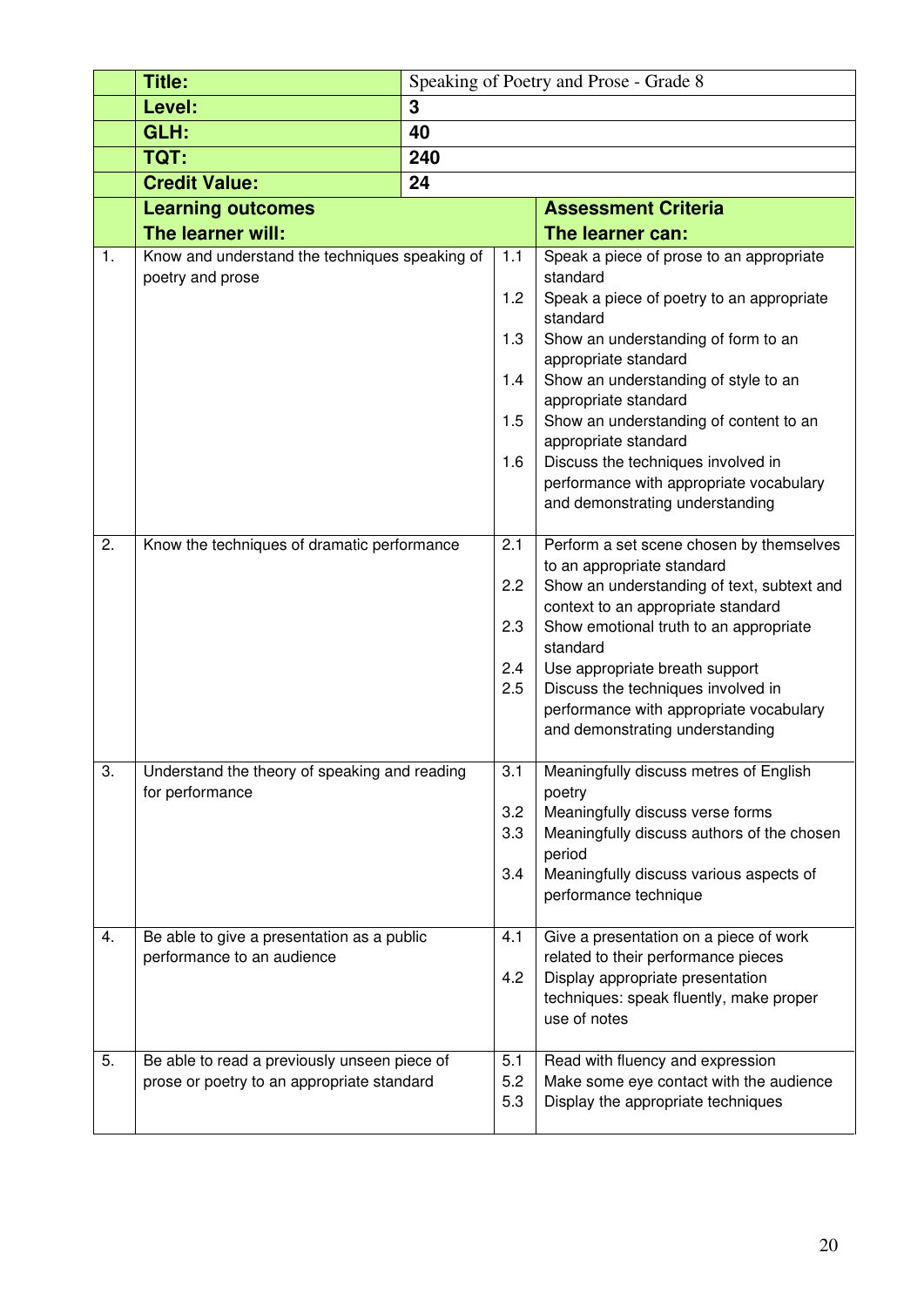|    | <b>Title:</b>                                                                    |     |                   | Speaking in Public - Grade 8                                                                                                                                                                                                          |
|----|----------------------------------------------------------------------------------|-----|-------------------|---------------------------------------------------------------------------------------------------------------------------------------------------------------------------------------------------------------------------------------|
|    | Level:                                                                           | 3   |                   |                                                                                                                                                                                                                                       |
|    | GLH:                                                                             | 40  |                   |                                                                                                                                                                                                                                       |
|    | TQT:                                                                             | 240 |                   |                                                                                                                                                                                                                                       |
|    | <b>Credit Value:</b>                                                             | 24  |                   |                                                                                                                                                                                                                                       |
|    | <b>Learning outcomes</b>                                                         |     |                   | <b>Assessment Criteria</b>                                                                                                                                                                                                            |
|    | The learner will:                                                                |     |                   | The learner can:                                                                                                                                                                                                                      |
| 1. | Know the techniques of speaking in public                                        |     | 1.1<br>1.2<br>1.3 | Deliver a prepared speech on one of four<br>subjects to an appropriate standard<br>Prepare and a deliver a speech of the<br>learners choice on one of three subjects<br>within the set time constraints to an<br>appropriate standard |
|    |                                                                                  |     |                   | Deliver a speech for a special occasion to<br>an appropriate standard                                                                                                                                                                 |
| 2. | Be able to evaluate and prepare material for a<br>speech within a time limit     |     | 2.1               | Pick a title and prepare a speech of the<br>learners choice on one of three subjects<br>within the set time constraints to an<br>appropriate standard                                                                                 |
| 3. | Understand the use of notes                                                      |     | 3.1               | Show ability to use notes unobtrusively                                                                                                                                                                                               |
| 4. | Understand the techniques involved in speaking                                   |     | 4.1               | Meaningfully discuss audibility, distinctness,                                                                                                                                                                                        |
|    | in public                                                                        |     | 4.2               | breath support and vocal projection<br>Meaningfully discuss planning and<br>arranging a speech, procedure at meetings,<br>communication and discussion                                                                                |
| 5. | Be able to use visual aids                                                       |     |                   | Use visual aids appropriately                                                                                                                                                                                                         |
| 6. | Be able to use vocal and facial techniques                                       |     | 6.1               | Project the voice and speak clearly and<br>articulately                                                                                                                                                                               |
| 7. | Be able to read a previously unseen piece of<br>prose to an appropriate standard |     | 7.1<br>7.2        | Read with fluency and expression<br>Display the appropriate techniques                                                                                                                                                                |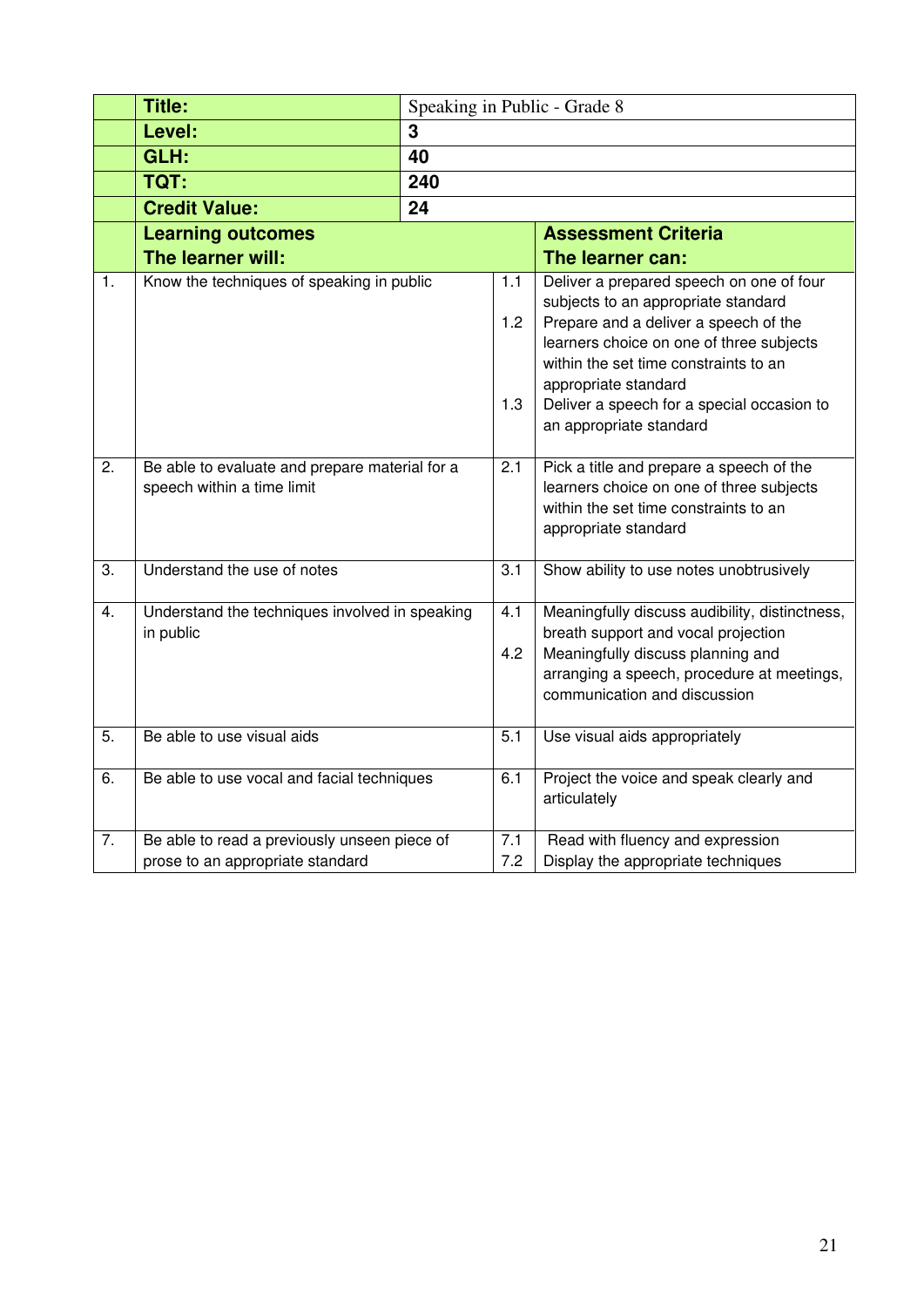|    | <b>Title:</b>                                                     | Reading for Performance - Grade 8 |            |                                                                                   |
|----|-------------------------------------------------------------------|-----------------------------------|------------|-----------------------------------------------------------------------------------|
|    | Level:                                                            | 3                                 |            |                                                                                   |
|    | GLH:                                                              | 40                                |            |                                                                                   |
|    | TQT:                                                              | 240                               |            |                                                                                   |
|    | <b>Credit Value:</b>                                              | 24                                |            |                                                                                   |
|    | <b>Learning outcomes</b>                                          |                                   |            | <b>Assessment Criteria</b>                                                        |
|    | The learner will:                                                 |                                   |            | The learner can:                                                                  |
| 1. | Be able to read a previously unseen piece of                      |                                   | 1.1        | Read with fluency and expression                                                  |
|    | poetry to an appropriate standard                                 |                                   | 1.2        | Show understanding of the text, subtext                                           |
|    |                                                                   |                                   |            | and context to an appropriate standard                                            |
|    |                                                                   |                                   | 1.3        | Show understanding of style                                                       |
|    |                                                                   |                                   | 1.4        | Show understanding of content                                                     |
|    |                                                                   |                                   | 1.5        | Show breath support                                                               |
|    |                                                                   |                                   | 1.6        | Show modulation in the voice                                                      |
|    |                                                                   |                                   | 1.7        | Display the appropriate techniques                                                |
| 2. | Be able to read a passage from an autobiography                   |                                   | 2.1        | Read with fluency and expression                                                  |
|    | or biography                                                      |                                   | 2.2        | Show understanding of style                                                       |
|    |                                                                   |                                   | 2.3        | Show understanding of content                                                     |
|    |                                                                   |                                   | 2.4        | Show breath support                                                               |
|    |                                                                   |                                   | 2.5        | Show modulation in the voice                                                      |
|    |                                                                   |                                   | 2.6        | Display the appropriate techniques                                                |
|    |                                                                   |                                   | 2.7        | Show style of writing and convey the                                              |
|    |                                                                   |                                   |            | mood.                                                                             |
| 3. | Be able to read a sonnet to an appropriate                        |                                   | 3.1        | Read with fluency and expression                                                  |
|    | standard                                                          |                                   | 3.2        | Show understanding of the text, subtext                                           |
|    |                                                                   |                                   |            | and context to an appropriate standard                                            |
|    |                                                                   |                                   | 3.3        | Show understanding of style                                                       |
|    |                                                                   |                                   | 3.4<br>3.5 | Show understanding of content                                                     |
|    |                                                                   |                                   | 3.6        | Show breath support<br>Show modulation in the voice                               |
|    |                                                                   |                                   | 3.7        | Display the appropriate techniques                                                |
|    |                                                                   |                                   | 3.8        | Show style of writing and verse form                                              |
|    | Be able to read a contemporary poem to an<br>appropriate standard |                                   |            |                                                                                   |
| 4. |                                                                   |                                   | 4.1        | Read with fluency and expression                                                  |
|    |                                                                   |                                   | 4.2        | Show understanding of the text, subtext<br>and context to an appropriate standard |
|    |                                                                   |                                   | 4.3        | Show understanding of style                                                       |
|    |                                                                   |                                   | 4.4        | Show understanding of content                                                     |
|    |                                                                   |                                   | 4.5        | Show breath support                                                               |
|    |                                                                   |                                   | 4.6        | Show modulation in the voice                                                      |
|    |                                                                   |                                   | 4.7<br>4.8 | Display the appropriate techniques<br>Show contrast from sonnet and show          |
|    |                                                                   |                                   |            | shape of verse                                                                    |
|    |                                                                   |                                   |            |                                                                                   |
| 5. | Be able to read a previous unseen piece of prose                  |                                   | 5.1        | Read with fluency and expression                                                  |
|    | to an appropriate standard                                        |                                   | 5.2        | Show understanding of text, subtext and                                           |
|    |                                                                   |                                   | 5.3        | context to an appropriate standard<br>Show understanding in style                 |
|    |                                                                   |                                   | 5.4        | Show understanding in content                                                     |
|    |                                                                   |                                   | 5.5        | Show breath support                                                               |
|    |                                                                   |                                   | 5.6        | Show modulation in the voice                                                      |
|    |                                                                   |                                   | 5.7        | Display the appropriate techniques                                                |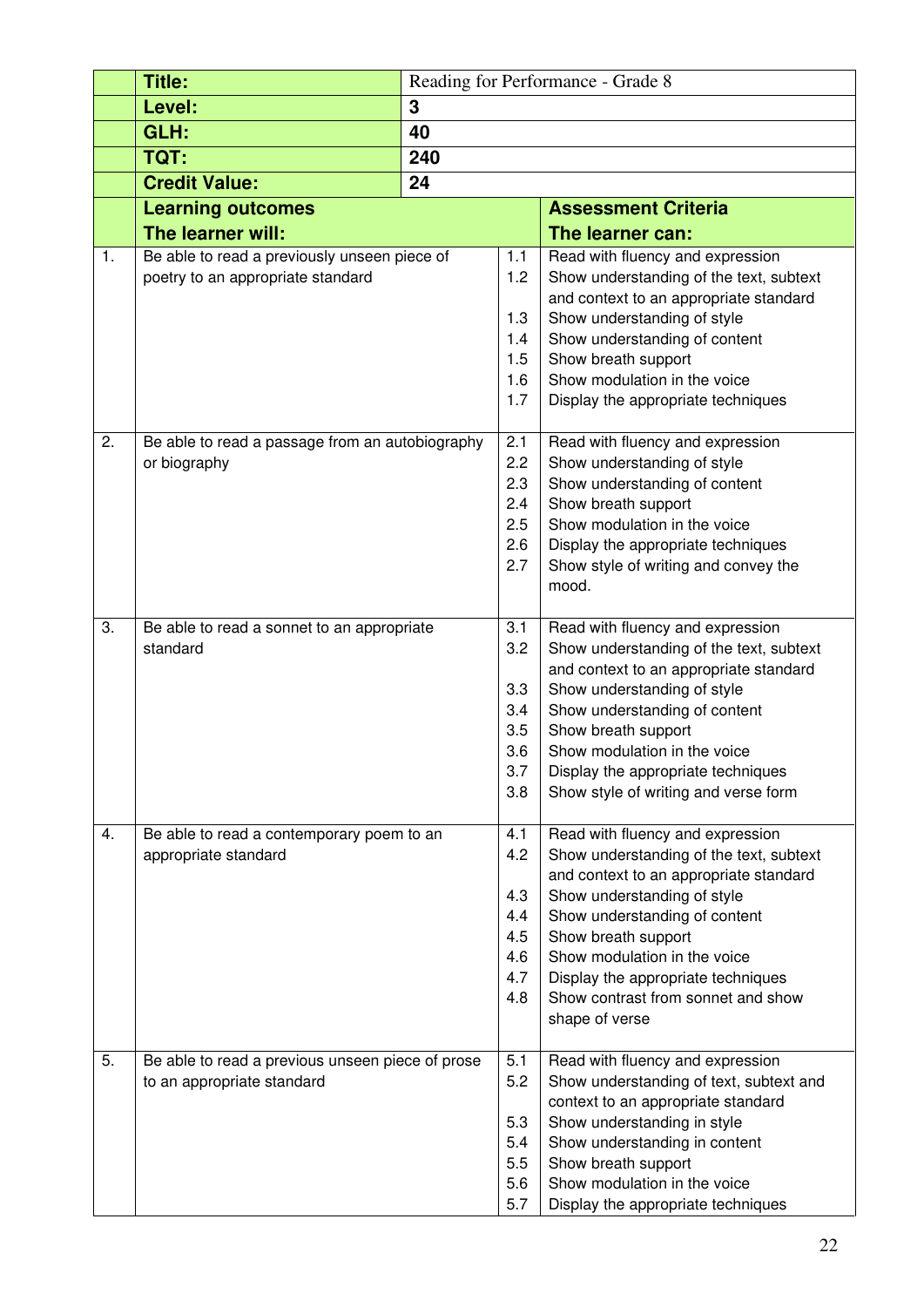|                | Title:                                                                           | Spoken English - Grade 8 |                   |                                                                                                                                                                                                                                                                                               |  |
|----------------|----------------------------------------------------------------------------------|--------------------------|-------------------|-----------------------------------------------------------------------------------------------------------------------------------------------------------------------------------------------------------------------------------------------------------------------------------------------|--|
|                | Level:                                                                           | 3                        |                   |                                                                                                                                                                                                                                                                                               |  |
|                | GLH:                                                                             | 40                       |                   |                                                                                                                                                                                                                                                                                               |  |
|                | TQT:                                                                             | 240                      |                   |                                                                                                                                                                                                                                                                                               |  |
|                | <b>Credit Value:</b>                                                             | 24                       |                   |                                                                                                                                                                                                                                                                                               |  |
|                | <b>Learning outcomes</b>                                                         |                          |                   | <b>Assessment Criteria</b>                                                                                                                                                                                                                                                                    |  |
|                | The learner will:                                                                |                          |                   | The learner can:                                                                                                                                                                                                                                                                              |  |
| $\mathbf{1}$ . | Understand in the English language                                               |                          | 1.1<br>1.2        | Meaningfully discuss the points arising from<br>the talk<br>Meaningfully discuss all aspects of<br>colourful, vital and persuasive speaking                                                                                                                                                   |  |
| 2.             | Be able to present an argument or idea                                           |                          | 2.1<br>2.2<br>2.3 | Give a presentation on an appeal on behalf<br>of a favourite cause or a convincing<br>argument to a further an idea<br>Display appropriate presentation<br>techniques: speak articulately, make proper<br>use of notes<br>Use vocabulary and sentence structure to<br>an appropriate standard |  |
| 3.             | Be able to read a previously unseen piece of<br>prose to an appropriate standard |                          | 3.1<br>3.2<br>3.3 | Read with fluency and expression<br>Display the appropriate techniques<br>Make eye contact with the audience                                                                                                                                                                                  |  |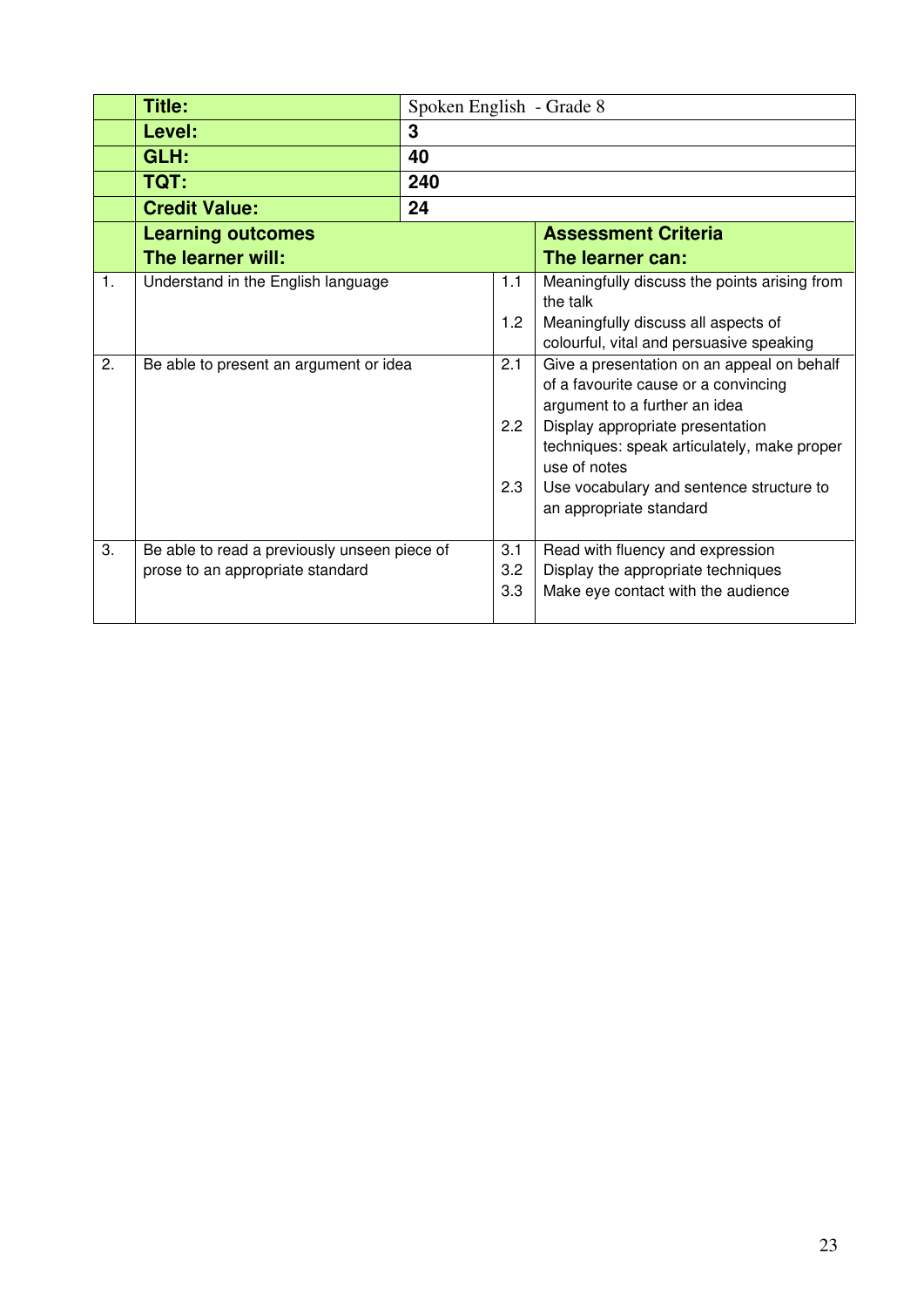|    | <b>Title:</b>                                                                        |     |            | Interview Technique - Grade 8                                                                                                                                                                                                                                   |  |
|----|--------------------------------------------------------------------------------------|-----|------------|-----------------------------------------------------------------------------------------------------------------------------------------------------------------------------------------------------------------------------------------------------------------|--|
|    | Level:                                                                               | 3   |            |                                                                                                                                                                                                                                                                 |  |
|    | GLH:                                                                                 | 40  |            |                                                                                                                                                                                                                                                                 |  |
|    | TQT:                                                                                 | 240 |            |                                                                                                                                                                                                                                                                 |  |
|    | <b>Credit Value:</b>                                                                 | 24  |            |                                                                                                                                                                                                                                                                 |  |
|    | <b>Learning outcomes</b>                                                             |     |            | <b>Assessment Criteria</b>                                                                                                                                                                                                                                      |  |
|    | The learner will:                                                                    |     |            | The learner can:                                                                                                                                                                                                                                                |  |
| 1. | Be able to conduct themselves in interview<br>1.1<br>1.2<br>1.3<br>1.4<br>1.5<br>1.6 |     |            | Show excellent personal presentation<br>Show excellent listening skills<br>Hold intelligent conversation<br>Show in depth research<br>Introduce their own ideas with conviction<br>and fluency<br>Articulate and project so they can be heard<br>and understood |  |
| 2. | Know the techniques of speaking in public<br>speaking                                |     | 2.1<br>2.2 | Prepare and deliver a presentation to an<br>appropriate level<br>Make eye contact with the interviewer                                                                                                                                                          |  |
| 3. | Know how to and be able to demonstrate the<br>writing of a Curriculum Vitae          |     | 3.1        | Present a full professional Curriculum Vitae<br>showing clear and concise written skills to<br>an appropriate level                                                                                                                                             |  |
| 4. | Understand broadsheet editorial                                                      |     | 4.1        | Meaningfully discuss types of interview<br>Meaningfully discuss importance of<br>recruiting the right person                                                                                                                                                    |  |
| 5. | Understand their own workplace                                                       |     | 5.1        | Meaningfully discuss challenges and<br>changes in their workplace over the last<br>decade.                                                                                                                                                                      |  |